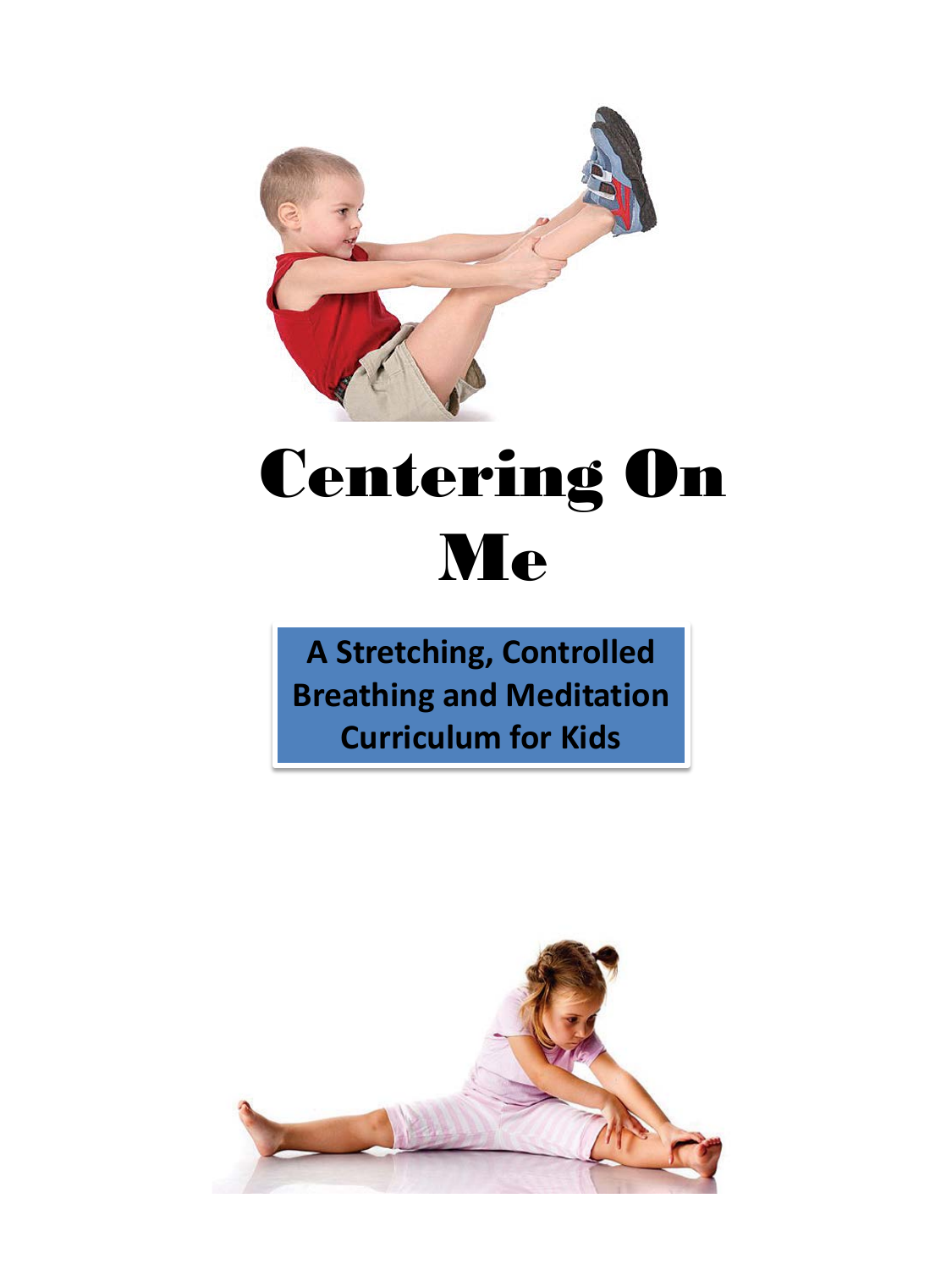



### **Lesson 1: The Importance of Stretching**

#### **Objective:**

This lesson will introduce stretching and allow for the children to become familiar with muscles in the body that need to be stretched regularly.

#### **At the end of this lesson participants will be able to answer the following questions:**

- When should children stretch?
- What are three muscles that should be stretched every day?
- What are the benefits of stretching every day?

#### **Key Teaching Points:**

- Stretching is an important part of daily activity and physical activity
- The large muscle groups in the body and how to stretch them
- Stretching decreases the chances of getting hurt when we play and can help relieve stress

#### **Lesson preparation and Suggestions:**

- Read over some information about stretching
- Watch out for the children not stretching properly review good stretching and bad stretching

#### **Materials Needed:**

- A Chart
- Markers
- Paper roll / Body outline handouts/ sidewalk chalk





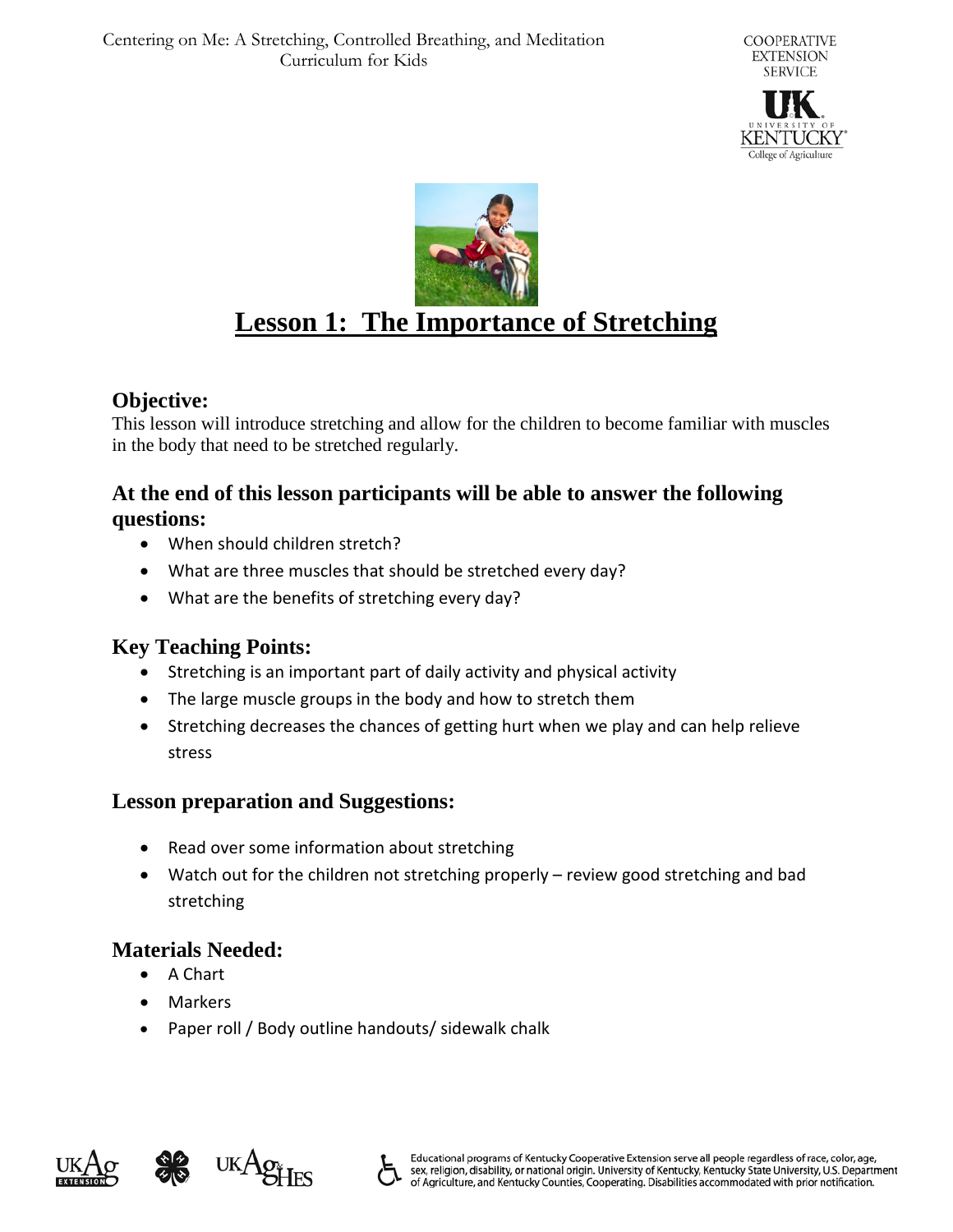

### **Lesson 1 The Importance of Stretching**

#### **Stretching – Does it Count as Physical Activity?**

Exercise is defined as: the moving of our muscles in various ways to keep fit.

**??** What are some activities that you think about when you think about exercise?

• *Let the kids name activities and write them down on a flip chart or chalkboard/whiteboard*

Physical activity is defined as **any** movement of the body that can lead to better fitness and more energy.

**??** How many of you do some sort of exercise or physical activity everyday?

- **??** What are some of the good things that we get from exercise and physical activity?
	- *Let them list and write down- i.e. feel better, have fun, play with friends etc.*

Being physically active also helps our bodies. Our bodies get many good things from being active such as:

**Stronger bones**

Bones are the individual structures that make up the skeleton, which supports the muscles, organs, and other tissues of the body.



#### **Stronger muscles**

Muscles are the tissues of the body that, when contracted, produce movement. They are made of long cells and are attached to bones with tendons.

#### **3 Parts of Being Fit**

There are three things that we have we are physically fit people –

- 1) Greater endurance
- 2) Greater strength
- 3) Flexibility

**Endurance** is when can move for long periods of time.





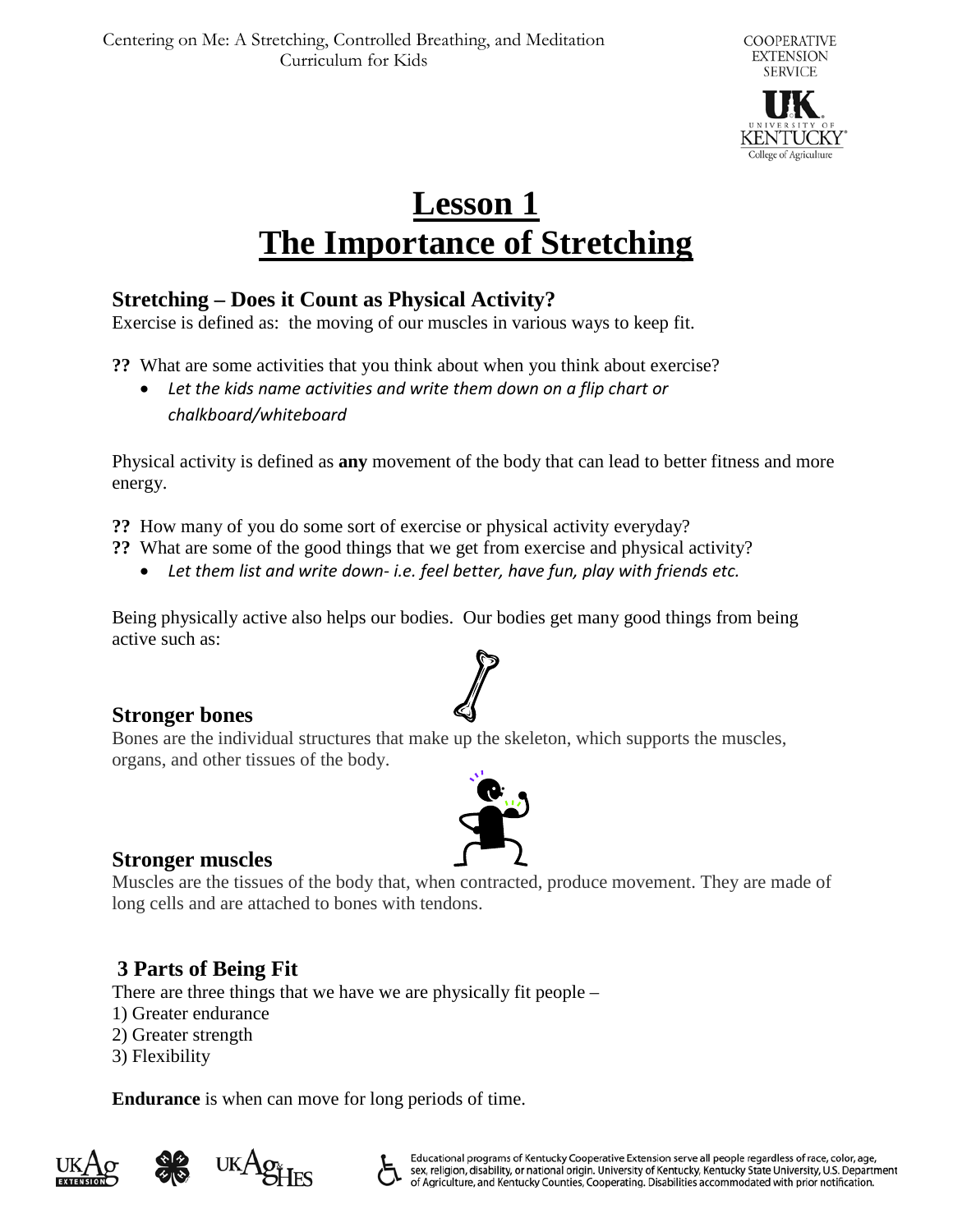- **??** Can you name any examples of times when you need endurance?
	- *Some examples you may offer: if you were "it" playing tag and you had to chase everyone down, taking a long walk, going to a long swim*

**Strength** is being able to lift things and move things around that may be heavier than we are used to carrying.

**??** How many of you have helped mom or dad move something that was heavy before? **??** What are some other times when we use our strength?

**Flexibility** is being able to bend down to tie your shoes.

**??** How many of you can touch your toes now?

• *Allow children to try and touch their toes*

Many of us get our physical activity while we are out at recess or playing in our backyards.

**??** What kind of activities did you all do today?

• *Write activities onto Chart/ whiteboard/chalkboard*

Wow! You all did a lot of activities today – let's decide which activities belong to which category: endurance, strength or flexibility.

- *If possible connect back to activities that are listed on chalkboard/whiteboard and determine whether they were endurance, strength or flexibility*.
- *Add up all of the activities for each category (endurance, strength, and flexibility) and discuss which are more popular and why.*

We often do not do enough activities that help us in our flexibility. Stretching can help us reach our toes to tie our shoes, which is important, but it can also help us from getting hurt when we are playing games and doing other physical activities. Stretching is important because we do not want to get hurt. By stretching you will prevent injury when you are doing activities such as running and jumping.

## **Safety First**

A. Always think about the following when we are doing physical activities:

- We want to have fun and be safe, so we must always listen.
- Our little bodies can only stretch so far we do not want to hurt ourselves so it is important to listen to our own bodies as well.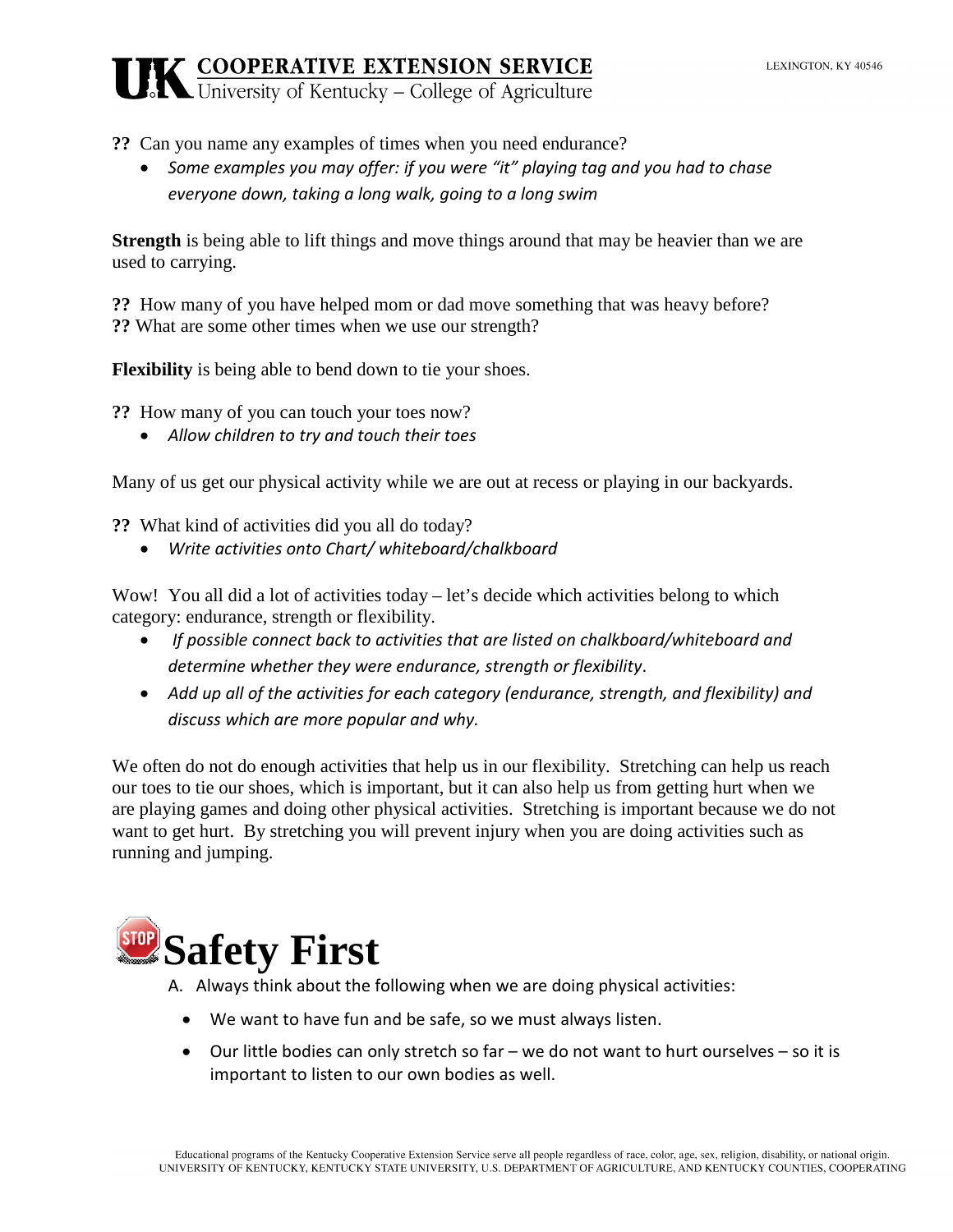- Increasing physical activities, including stretching, should happen over time. You should not try to do too much at first. Its ok if you cannot stretch as far as you think you can.
- Wear proper clothes when you are exercising and have the proper equipment when needed. Do you play soccer with football pads on?

### **Stretching Do's and Don'ts**

**Do's**

- Stretch after a warm up.
- Perform them slowly to avoid injury.
- Listen to [your body](http://fitness.families.com/blog/the-dos-and-donts-of-stretching) and don't try to overextend yourself stretching is not supposed to hurt.
- Practice holding your stretches for 10 seconds, holding for more than 30 seconds does not give you extra benefits.
- Breathe through the stretches.
- Remember that it takes time to become more flexible.

#### **Don't**

- Bounce through your stretches, you should be slow and steady.
- Overstretch repeatedly and for long periods of time , you can actually pull or strain [your](http://fitness.families.com/blog/the-dos-and-donts-of-stretching)  [muscles](http://fitness.families.com/blog/the-dos-and-donts-of-stretching) and cause yourself an injury.
- Hold your legs or arms stiff while trying to stretch around them, your knees and elbows can be a little bent
- Stretch before a warm up when your [muscles](http://fitness.families.com/blog/the-dos-and-donts-of-stretching) are cold.
- Skip the stretching before a run or other intense physical activity.

### **Stretches**

Let's do some stretches now. We are going to start with the tops of our heads and stretch all the way down the body.

First we warm up – walk in place or around the room for 3- 5 minutes (also can do step touch and arm movements, want to get the body temperature up and the blood flowing before you stretch). You must warm up to prevent injuries while stretching, DO NOT go straight into stretching.

#### **Start by stretching the head and neck**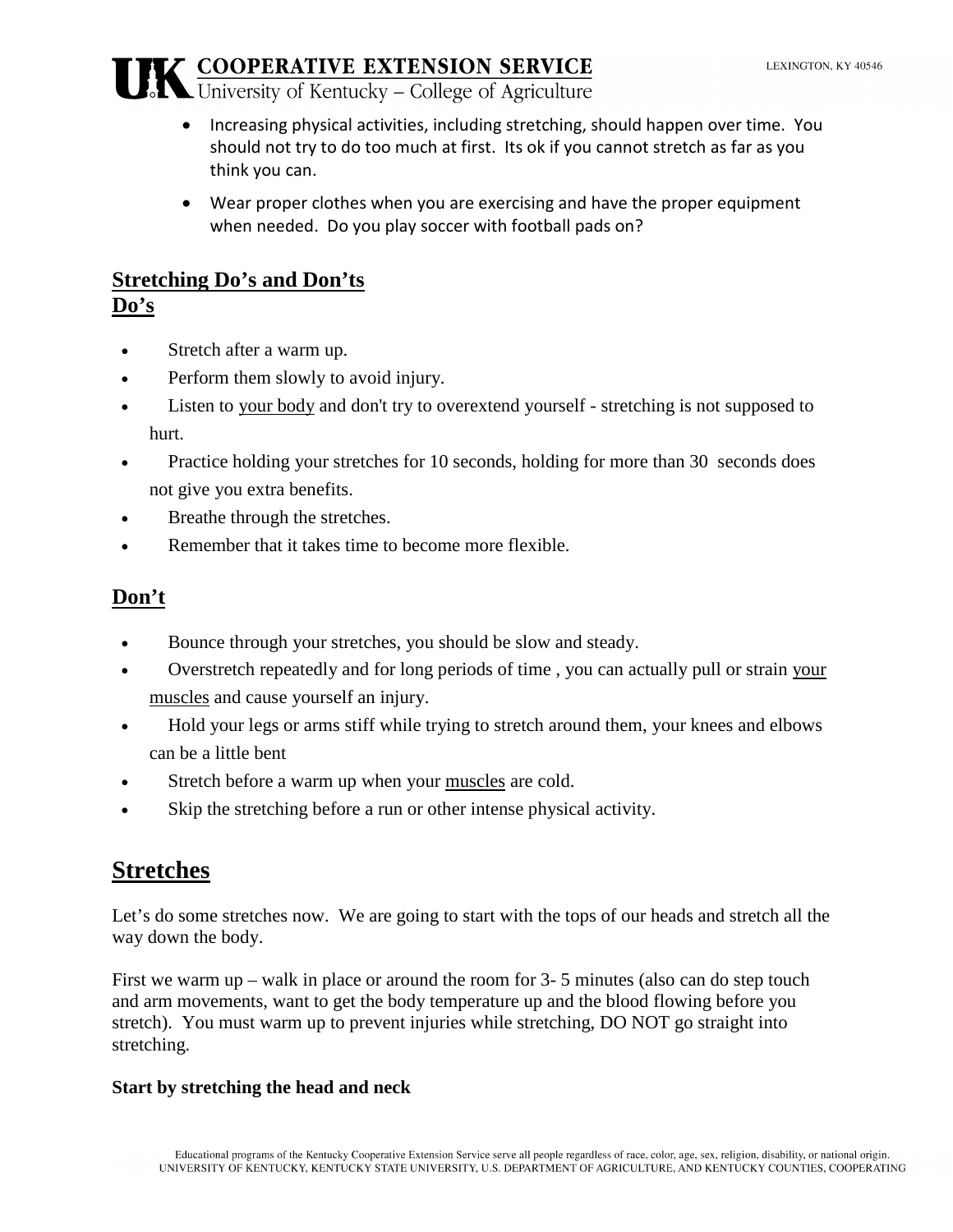- *Why is this important?* This help keep range of motion of your neck turning to look at action, ball movement, or opposing player movements – things you would have to do when playing a game.
- If you would like to close your eyes you may do so, or you could choose to look down to the floor.
- Slowly, tilt the head right and hold for 20 seconds. Then slowly bring your head back to neutral position – Repeat on the left side. Do this 3 times - right and left.
- Slowly nod your head yes 10 times.
- Slowly nod your head no 10 times.

#### **Shoulder rolls**

- *Why is this important?* Many sports and activities require the arms to swing or sway. It also loosens up the arm socket and prepares for the next stretch.
- 6 rolls counter clockwise ( up, back and down)
- 6 rolls clockwise (up, front and back)

#### **Across the body arm stretch and triceps stretch**

- *Why is this important?* Again, loosening up the arm sockets is important for throwing and catching.
- Right arm lifts and moves across the front of the body use the left arm to pull the right a little closer to the body ( hold 15 seconds)
- Bring right arm, up and over the back of the head (like you are going to pat yourself on the back) (15 seconds)
- For a deeper stretch you can hold your elbow
- The left arm (15 seconds each pose) repeats the same movements

#### **Shoulder lifts**

- May substitute shoulder rolls again
- Lift shoulders high as possible and hold 10 seconds, and let them drop down
- Repeat  $5 8$  times

#### **Side stretch**

- *Why is this important?* After sitting at a desk all day, this should feel good! This uses a range of motion that children do not always get during the school day.
- Reaching down the right side of the body feel like you right hand is reaching for the floor – hold 10 seconds
- Take a deep breath in and reach a little further down ( hold 10 seconds)
- Repeat to the left side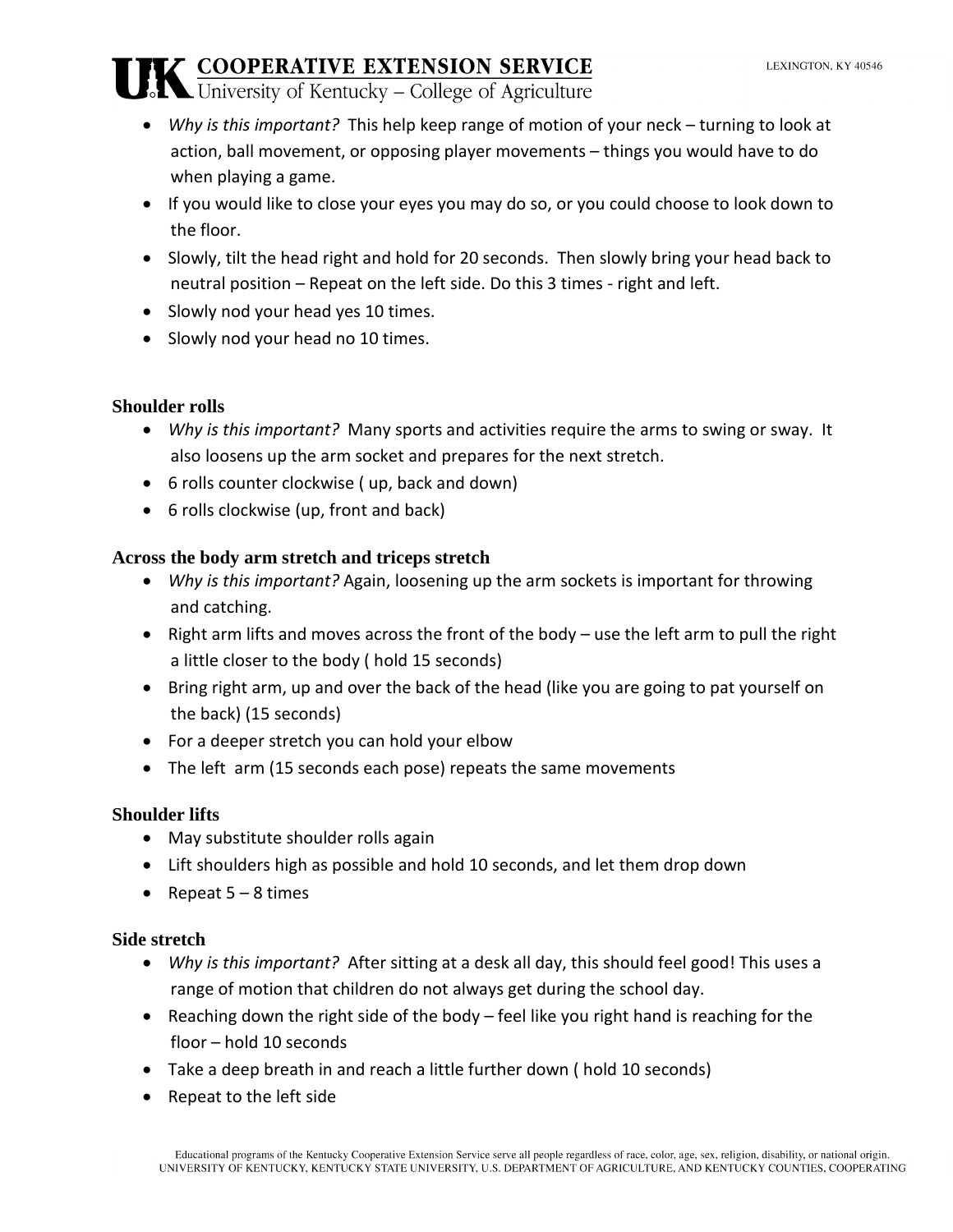#### **Bending down to touch toes**

- *Why is this important?* This will stretch out the back and help with good posture.
- Take 10 counts to roll down
- Hold for 10 counts
- Take 10 counts to roll up
- Repeat 3 times

#### **Back stretch**

- *Why is this important?* This is another stretch that is good for the back and important for posture.
- Clasp hands in front and push hands forward while standing still, round out your shoulders (reach 3 times for 5 seconds each)
- Clasp hand behind or reach as far behind you as possible and reach back pulling your shoulder blades together (reach 3 times for 5 seconds each)

#### **Quad(ricep) stretch**

- *Why is this important*? This is good for the legs which hold our weight every day.
- Hold onto table or wall as needed
- Bend the right knees and hold onto foot or ankle ( hold 20 seconds)
- Repeat to the left side

#### **Calf raises**

- *Why is this important?* We use our calf muscles to go up steps and reach high for things. This stretches them out.
- Raise hands out to your sides for better balance
- Feet should be together
- Lifting up on to your toes (10 times)

#### **Hamstring stretch**

- *Why is this important?* We cannot forget the backs of our legs. This stretch works the muscles that are mainly used when we bend down to pick something up.
- Start by standing with both feet together
- Extend right foot out and flex the foot
- Reach the right hand over the right foot
- Bend the left knee and get a deeper stretch
- Hold 20 seconds
- Stretch flexed foot towards the ground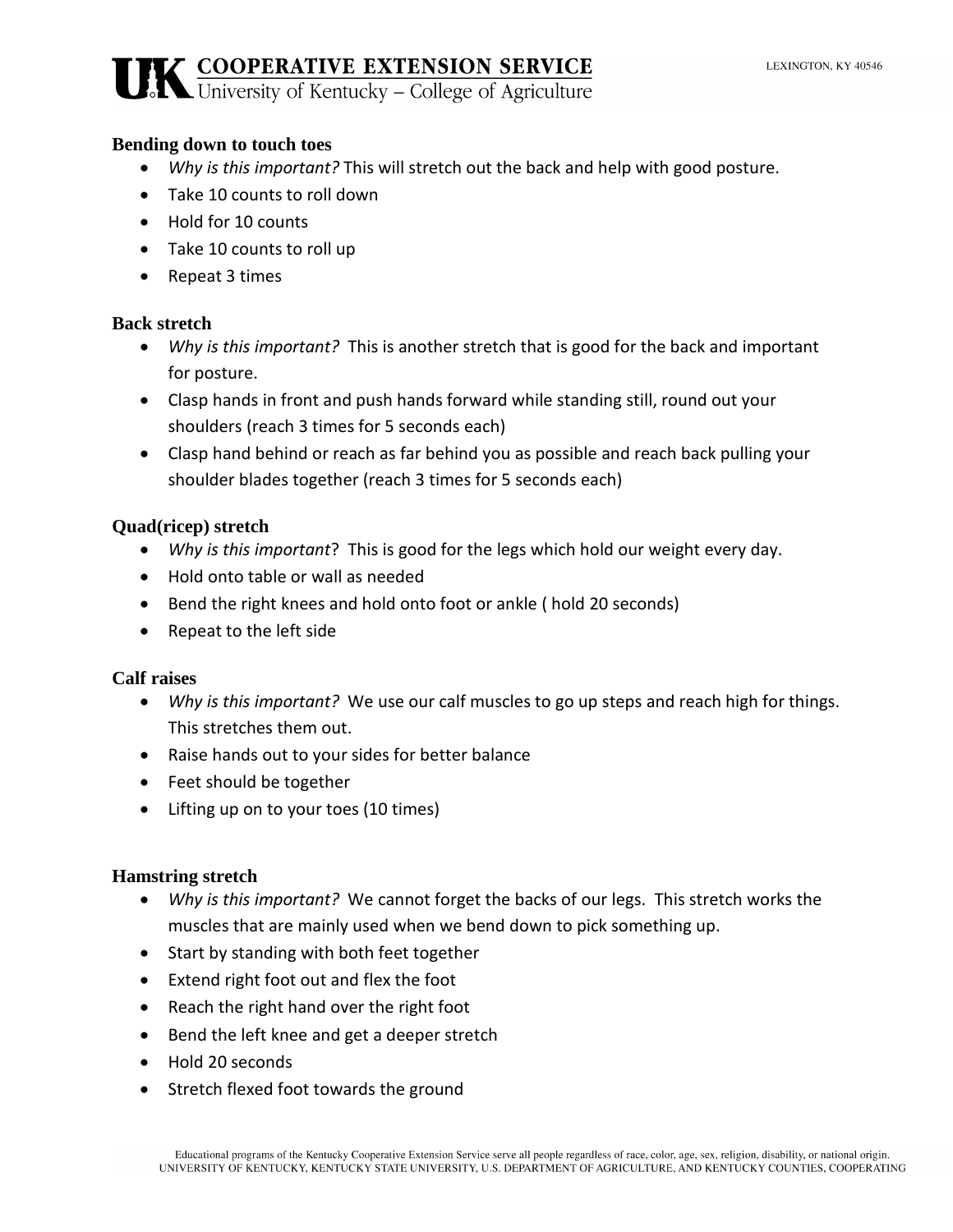- 
- Peel toes back up to flexed position
- Repeat on the other side

#### **Ankle rolls**

- *Why is this important?* Our ankle joints hold up our body all day long. They are one of the most important joints for our balance.
- Bring right heel up off of the ground
- Make small circles clockwise (10 counts)
- Reverse and make small circles counter clockwise (10 counts)
- Set down right heel and lift up the left

#### **Good morning stretch**

- *Why is this important*? After you have done all of the other stretches, this stretches your whole body together!
- Reach right arm up and left arm out to side
- Reaching for 5 seconds and switch arm positions

#### **My Stretching Body Project**

This project allows the children a chance to learn about where the muscles are that they have just stretched. If there is time, allow children to show their "bodies" to the group and answer the discussion question below.

### **Option A**

Let each child find a partner or assign partners as needed.

Take turns drawing the outline of each of their bodies lying down.

Once both outlines are completed:

- Each child can fill in facial features and/ or clothing as time permits.
- Label the stretches that go along with the body part on the outline.

#### **Option B**

Print off enough body outlines so that each child has their own.

- Allow time for each child to make the body his or her own.
- Label where each of the stretches go on the body.

#### **Option C**

Take the group outside and use sidewalk chalk.

Assign partners and use the pavement to trace everyone's bodies.

• Each child can fill in facial features and/ or clothing as time permits.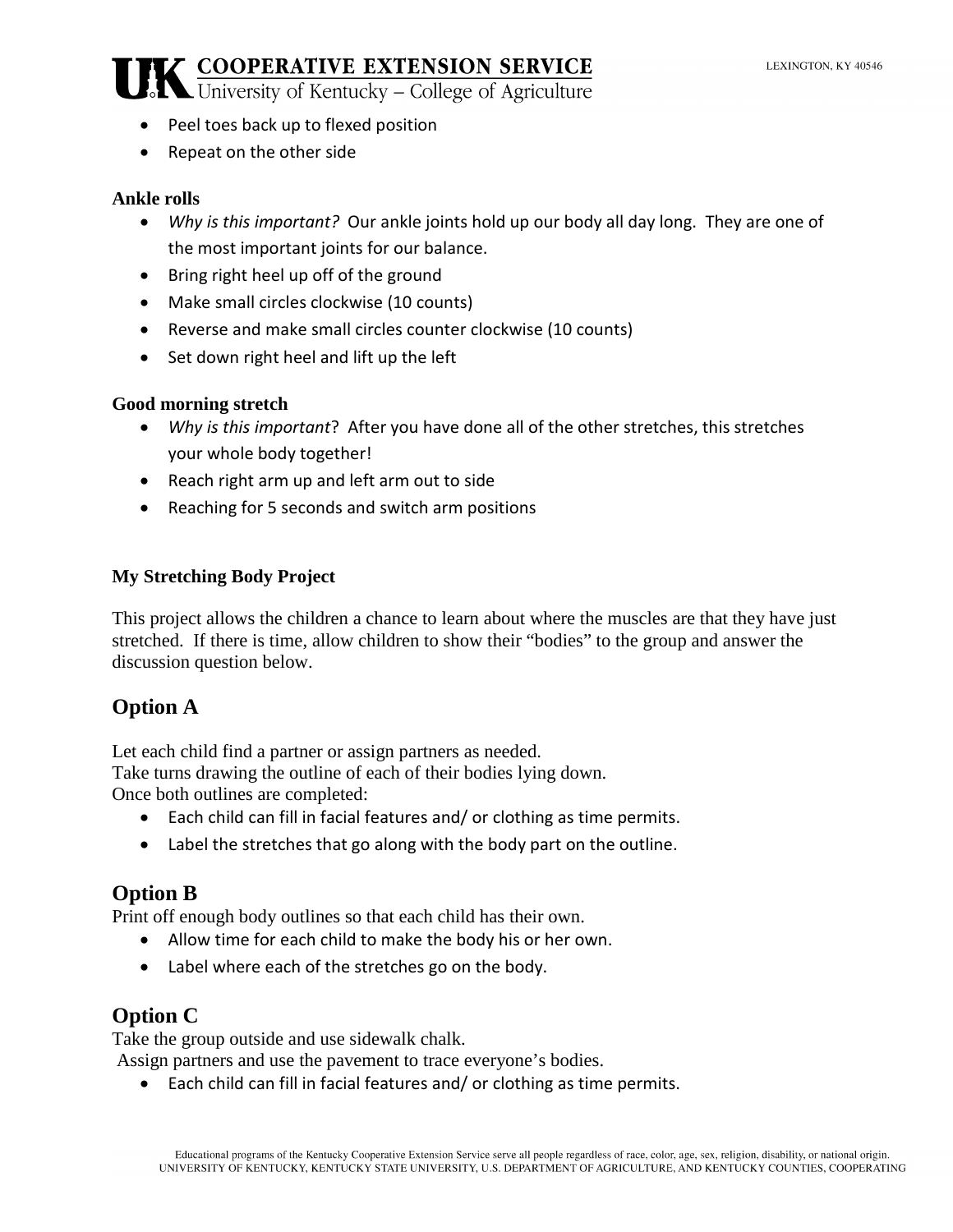• Label the stretches that go along with the body part on the outline.

#### **Discussion question for group:**

**??** Which stretch felt the best and why?

#### **References**

Focus on Flexibility. Accessed on July 23rd, 2010 at <http://www.mayoclinic.com/health/stretching/HQ01447/METHOD=print>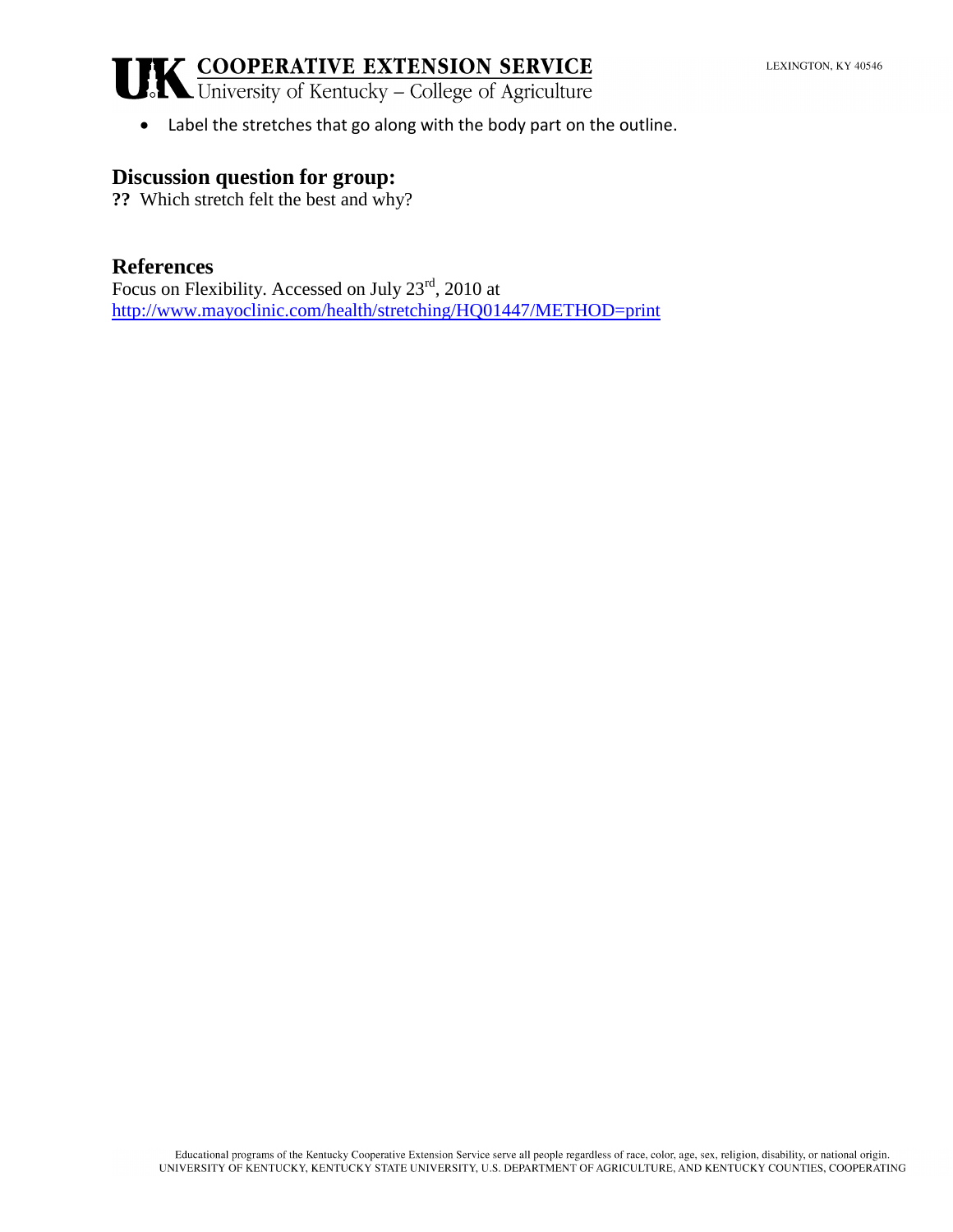



#### **Objective:**

This lesson will introduce the importance of breathing and how certain breathing techniques can help relax the body.

#### **At the end of the lesson participants will be able to answer the following questions:**

- What are the benefits of breathing techniques to help one relax?
- When can you do breathing techniques?
- What are some of the situations that breathing techniques can help with?

#### **Key Teaching Points:**

- Breathing techniques can help the body relax, even when we are excited or stressed about something going on.
- You can use the breathing techniques in a variety of ways for a variety of reasons.

#### **Lesson Preparation and Suggestions:**

- Read over materials
- This class has many choices for what you would like to do please read through and plan accordingly

#### **Materials needed**

- Relaxation CD
- CD player
- Smooth Rocks or glass Rocks (optional)
- Feathers (one per child) (optional)
- Bubbles (optional)





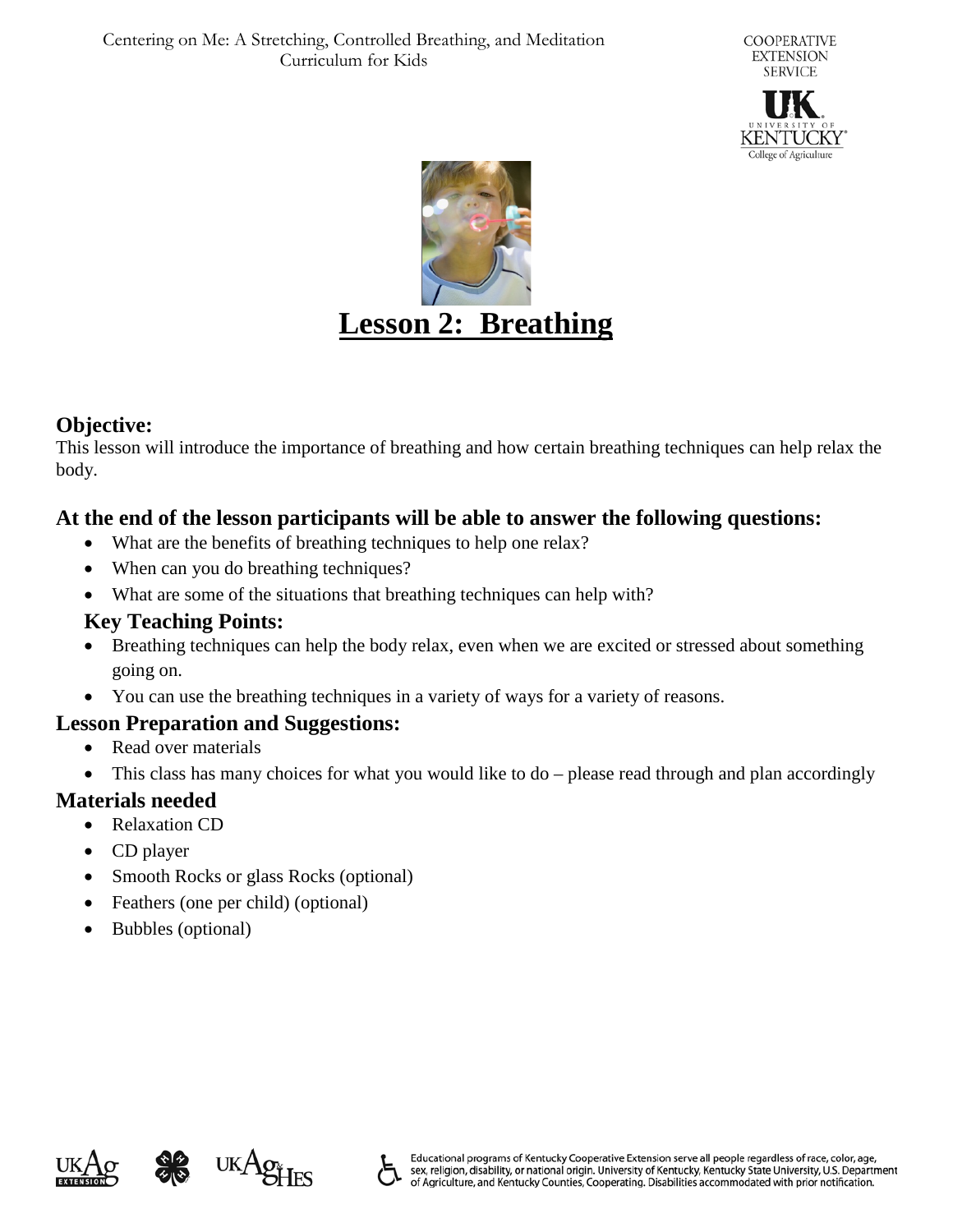### **Lesson Two: Breathing**

#### **Background**

Unfortunately, children are displaying signs of anxiety and stress at a younger age. According to the U.S. Department of Health and Human Services, as many as 1 in 10 young people have some sort of an anxiety disorder. Research has shown that often these children are learning this stress and pressure from their parents. The good news is they can also learn some stress relieving techniques as well.

#### **Breathing for Relaxation**

Deep breathing is the fastest way to calm the body. Taking in deep breaths starts a relaxation response, and therefore can benefit children struggling with anxiety or other stress related disorders.

Breathing exercises can also calm children down before bed after an exciting day or take some of the stress away before a test or speaking in front of the class or group of people. By taking the time to focus on breathing the body is basically being told to calm down and let the tension out. Think of the expression "take a deep breath!"

#### **Breathing Exercises for Children**

The nice thing about breathing techniques is that they are always available and easy to do. Kids don't need permission from a teacher and no one has to know. It does not require the latest and newest technology.

It is important for children to learn how to do relaxation breathing and meditation correctly, especially if a child has a breathing condition such as asthma.

#### **Breathing**

• *If you have an Organ Annie or similar object – this may be a good opportunity to incorporate the two lessons together.*

**??** Have you ever stopped to think about how many breaths you take during one minute, one hour, one day? How many do you think we take in one minute? - One hour? One day?

• *Let them guess: answers - 20 – 25 per minute / 1200-1500 per hour/ 28800 – 36000 per day.*

Breathing is something that we all do naturally and we do not have to think about it. If we had to think about breathing we would not be able to do very many other activities.

**??** Where are our lungs located?

When we take a big breath of air in, our lungs fill up and expand. When we exhale, all that air leaves our lungs and they get smaller.

Breathing is also an important part of exercise and stretching.

When we have to breathe harder or faster it is usually because we are doing some sort of physical activity. **??** What types of physical activity make you breathe faster and/or heavier?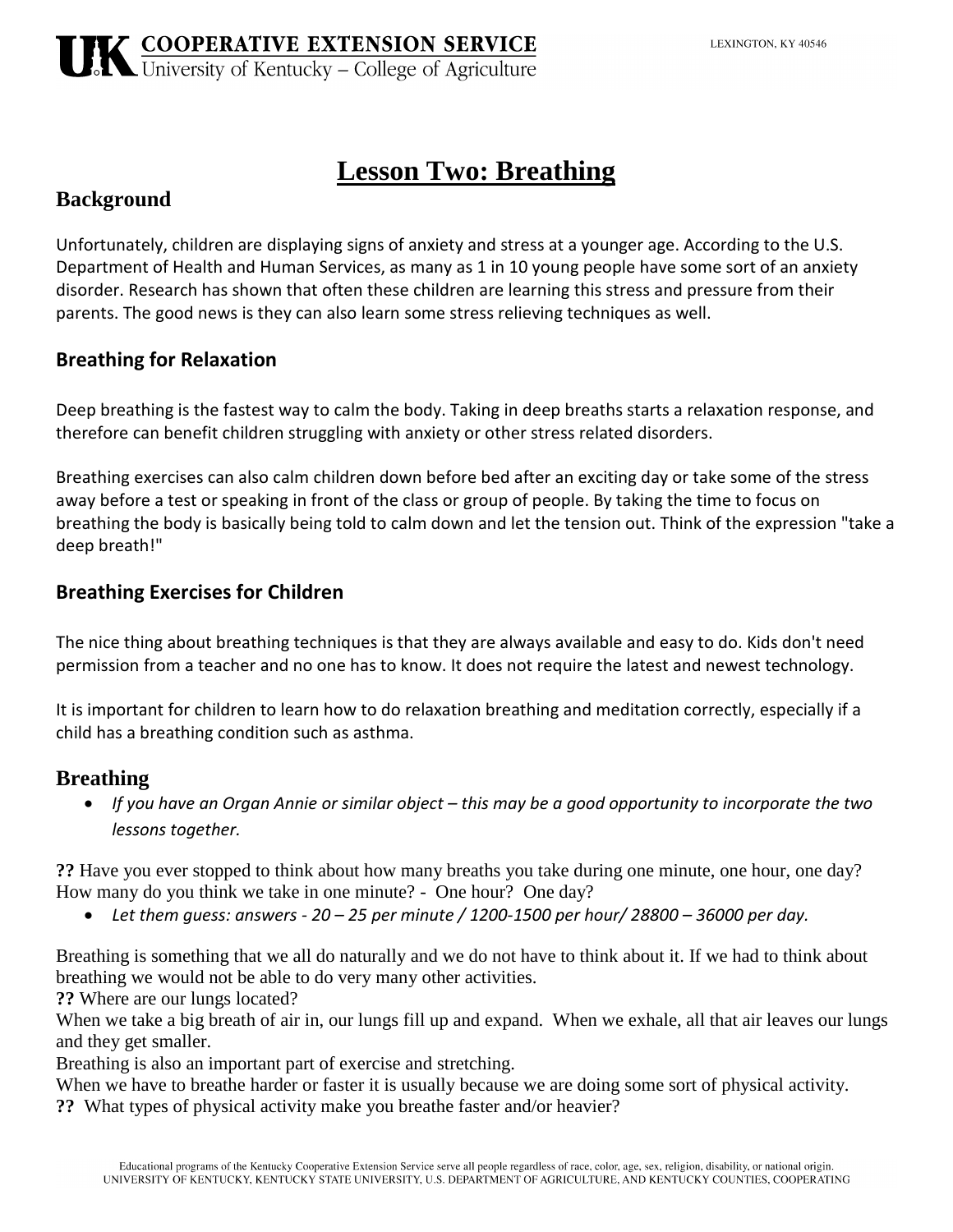#### **LEXINGTON KY 40546**

### **K COOPERATIVE EXTENSION SERVICE**<br>A University of Kentucky – College of Agriculture

• *You can refer back to the previous lesson's list for ideas from students.*

When we breathe more, like after a run or hard physical activity, we are bringing more oxygen to the cells in our bodies. Sometimes breathing can help us stretch better or do things with more power. When we are stretching, taking a deep breath in and letting it go can actually make the stretch go a little further and a little deeper. Just like we did last week –

**??** What is one stretch that we did last week?

- *Let children tell and/ or demonstrate, and then the whole class does the stretch.*
- *Let as many children demonstrate as you would like or as time allows.*

Breathing also helps when we are feeling stressed or angry.

- **??** Can everyone imagine a time when they were angry or stressed?
- **??** Did you get shaky or hot?

It is normal for our bodies to feel that way once in a while. But we can also help to calm our bodies down and not feel so angry by taking deep breaths.

#### **This is how you take a deep breath.**

We are all going to practice deep breathing right now.

- Show them how the following:
- Make sure that you are standing or sitting up straight. (Did you know that the lungs can expand more and fit more air when they are up tall and straight?)
- Put your hands on your stomach and feel your belly move in and out as you breathe.
- Ask the children to join you.
- Remind them to sit or stand up straight and place their hands on their bellies.
- Talk them through: "take a deep breath in slowly filling up your lungs, and blow all of your air out slowly"

#### **Safety first**:

We are going to do some breathing exercises. If you feel funny or lightheaded then just continue with the activity but breathe as you would normally breathe.

#### **Breathing games**

There are 7 different options for games and breathing exercises. Pick two or three or as many as time allows for the children to play and experiment with their breathing.

*\*\*You will want to play calming music during these games.*

#### **1. Flying Feather**

- Keeping a feather off of the floor with your breath to show how much we can do with our breath
- For this exercise each child will need his or her own feather
- Mark a starting and finish line
- Have each student blow the feather across the room, keeping it in the air with only breath
- Do not allow the children to handle the feather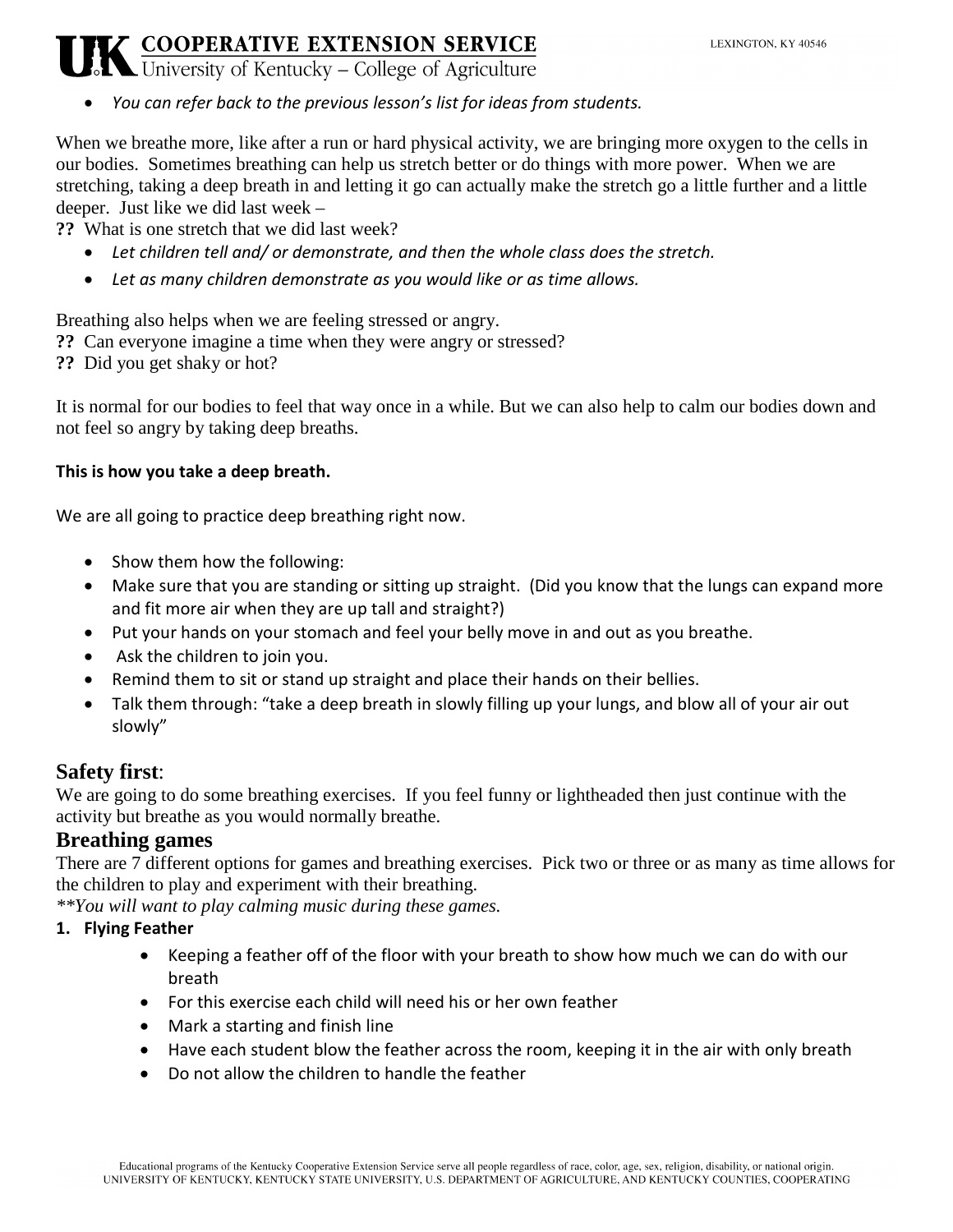#### **2. Stone circles for breathing**

- Each child should have a stone/ rock
- Each child should be sitting in a comfortable place in a comfortable position (or they can lie down).
- Start with just counting breaths (2 counts for the inhale and 2 counts for the exhale)
- Once you feel they are breathing evenly add the thumb motion
- Circle the thumb or finger clockwise for the inhale
- Circle the thumb or finger counter clockwise for the exhale
- Suggest to students that two circles in each direction are enough
- Continue this relaxation exercise for a few minutes
- Encourage the children to take home the stones and use them whenever they feel stressed out

#### **3. Breath Counting**

- Sit in a comfortable position
- Gently close your eyes and take a few deep breaths
- Let the breath come naturally without trying to influence it (you are looking for a quiet and slow breath, but depth and rhythm may vary from child to child)
- To begin the exercise, count "one" to yourself as you exhale.
- The next time you exhale, count "two," and so on up to "five."
- Then begin a new cycle, counting "one" on the next exhalation.

Only count to "five," and count only when you exhale. Once you reach "five" on the next exhalation, return your count to "one".

#### **4. Breathing/ Filling with Colors**

- Start in a comfortable position
- Take a few even breaths
- Using imagery describe the following:
	- o Picture the inside of the body as full of warm red air
	- o Each person is surrounded by cooling blue air

Verbally coach the children to imagine breathing in the blue air through his or her nose and blow the red air out of his or her mouth.

#### **5. Elevator Breathing**

- Start with everyone laying comfortably on their backs
- Have them observe the natural inhalation and exhalation of their breath
- Allow at least one minute for everyone to settle down and begin the following dialog: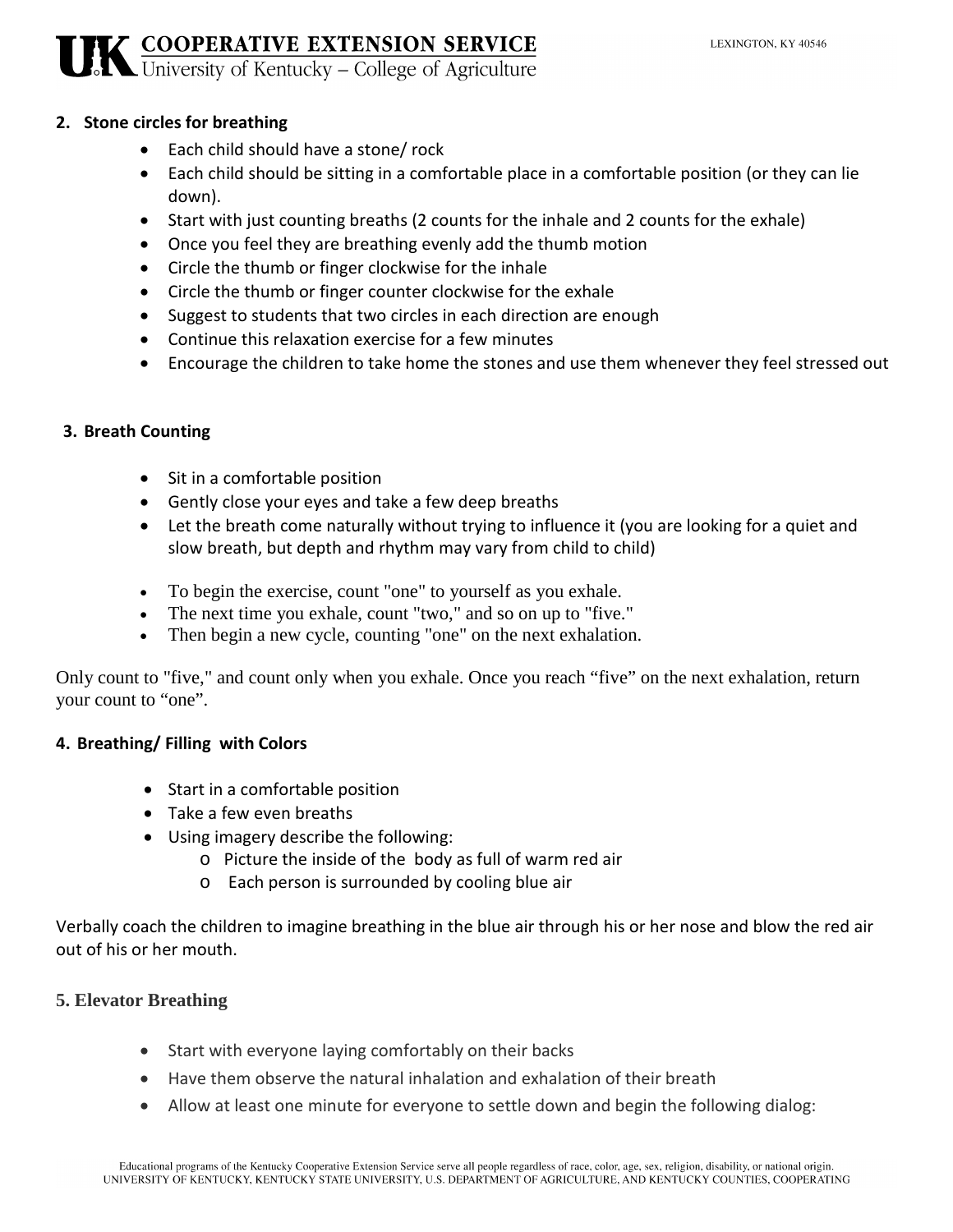### **K COOPERATIVE EXTENSION SERVICE**

Your breath is an elevator taking a ride through your body. Breathe in through your nose and start the elevator ride. Breathe out and feel your breath go all the way to the basement, down to your toes. Breathe in and take your elevator breath up to your belly. Hold it. Now, breathe out all your air. (Pause) This time, breathe in and take your elevator breath up to your chest. Hold it. Now breathe out all your air. (Pause) Now breathe in and take your elevator breath up to the top floor, up through your throat and into your face and forehead. Feel your head fill with breath. Hold it. Now breathe out and feel your elevator breath take all your troubles and worries down through your chest, your belly, your legs, and out through the elevator doors in your feet.

#### **6. Isolate Body Parts**

- Have everyone lie on the floor
- Take a few minutes to have everyone take a few deep breaths at their own pace
- Next tell everyone to tighten their toes, to scrunch them up really, really tight
- Then tell them to relax her toes, taking a deep breath as they do
- Next, have them tighten their knees and the top of her leg thigh muscle
- Then relax and take a deep breath
- Guide the children up the body, proceeding to the abdomen, arms, hands, fingers, face, etc.
- Remind them to take deep breaths with each muscle release
- Lastly, have them feel as though they are tightening up every muscle in their entire bodies and release

#### **7. Bubbles**

- This activity encourages deep breathing, allowing a child's body to relax
- Have the children find a comfortable position
- Have the children all of their worries
- Explain to them that this exercise will help to blow out those worry bubbles so they can feel more relaxed
- Using a bottle of bubbles, tell the children to think about anything that upsets them
- Imagine blowing that concern into the bubbles as they blow into the bubble wand
- Tell them to picture the worry in the bubble as it drifts away
- When it pops, explain that the worry has popped outside of him and can't bother him anymore

#### **Discussion Questions for the group:**

- Do you feel more relaxed after the games?
- Do you think it is hard to concentrate on just breathing?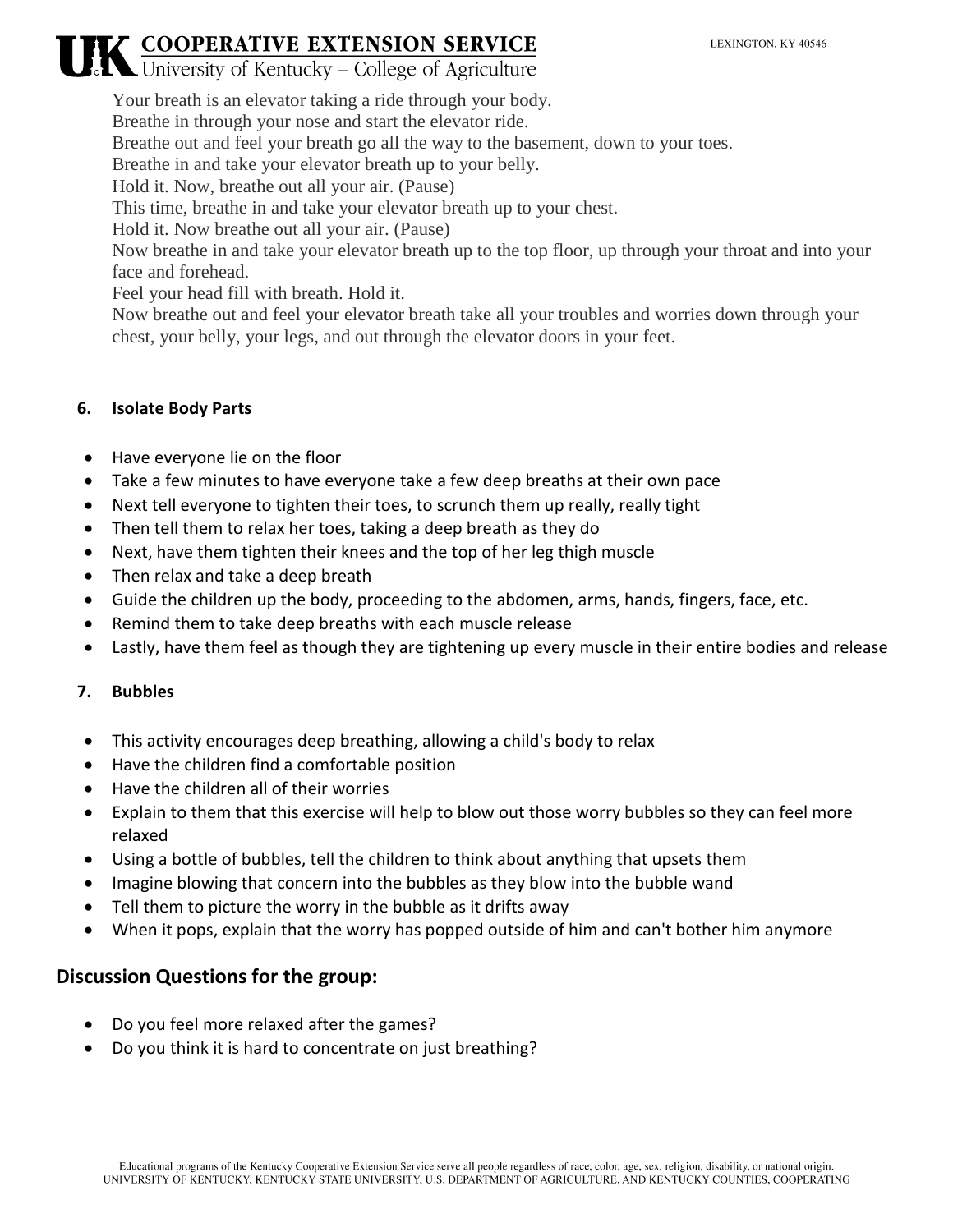### **UK COOPERATIVE EXTENSION SERVICE**<br>UNIVERSITY Of Kentucky – College of Agriculture

#### **References:**

Deep Breathing Exercises for Kids accessed at http://www.livestrong.com/article/105565-deep-breathingexercises-kids/#ixzz14ipTE3gm

Teaching Children Deep Breathing Exercises accessed at http://posturown.com/teaching-children-deepbreathing-exercises/

Breathing: Three Exercises accessed at http://www.drweil.com/drw/u/ART00521/three-breathingexercises.html

[Bedtime Stress Busters for Kids: Ways to Help Children Relieve Tension Before Bed](http://www.suite101.com/content/bedtime-stress-busters-for-kids-a42636#ixzz14ioc3Wiv) accessed at http://www.suite101.com/content/bedtime-stress-busters-for-kids-a42636#ixzz14ioc3Wiv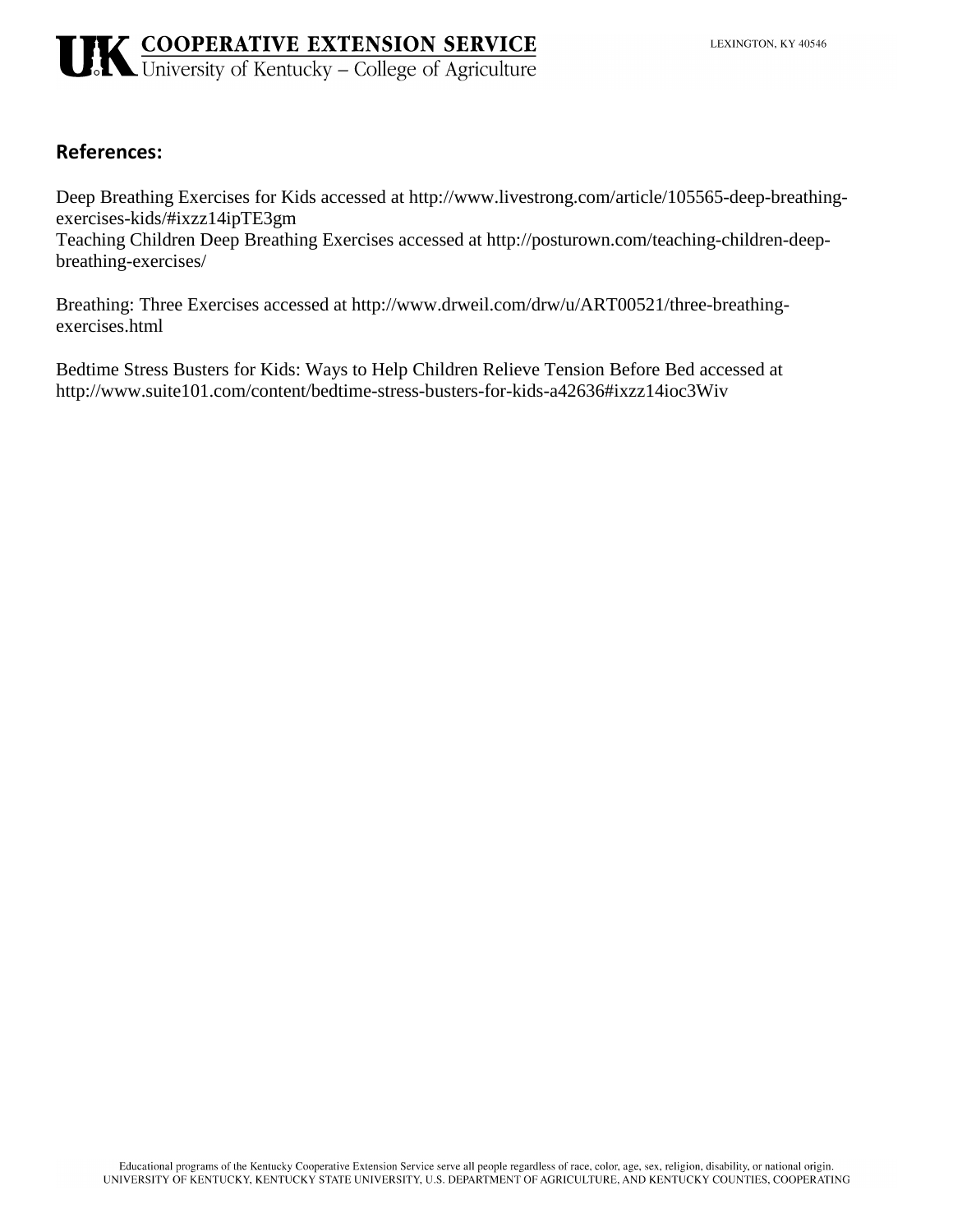



### **Lesson 3 – Meditation, Its Active Relaxing!**

#### **Objective:**

This lesson will provide an introduction to meditation and present different types meditations.

#### **At the end of the lesson participants will be able to answer the following questions:**

- What are some of the ways that meditation relaxes a child?
- What are some different ways to meditate?
- What are the four elements of meditation?

#### **Key Teaching Points**:

- Although meditation is usually used with adults, it provides physical and psychological benefits to children.
- As long as the children are old enough to follow directions, any child can participant in meditation.
- There are many different ways to meditate.

#### **Lesson Preparation and Suggestions:**

- Read over and understand materials.
- Practice meditating yourself.
- Decide on the CD story that you would like to use before the class.

#### **Materials Needed:**

- CD player
- Soft music CD
- Guided Meditation CD





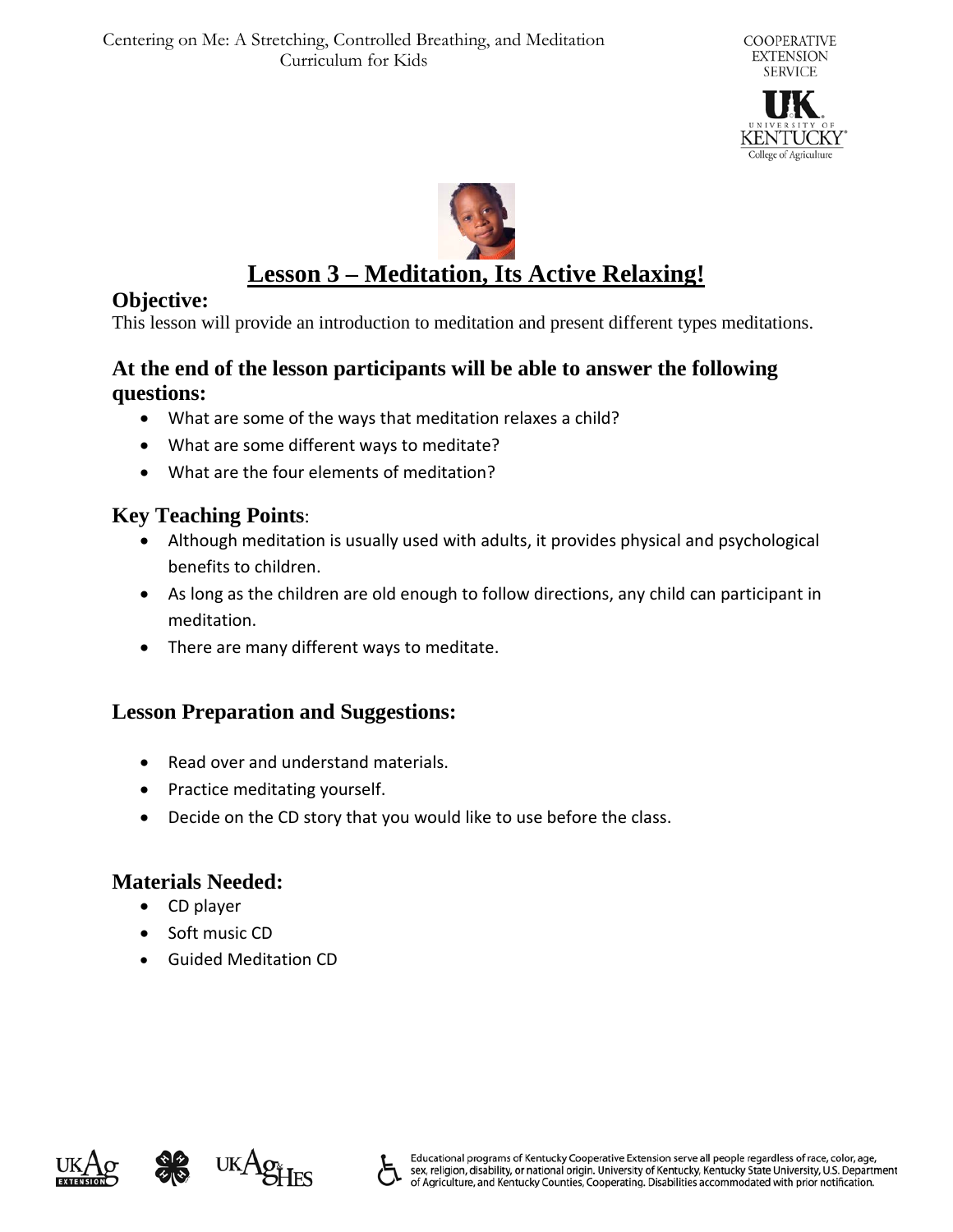### **Lesson 3: Meditation - It is Active Relaxing**

#### **Background**

Relaxation and meditation help children to relax and calm the mind. Relaxation techniques were believed to be for adults only but children can benefit from them too. In this day and age, even kids have to deal with stressful situations. Situations are different for each individual child, but stress could stem from school activities, parental and grade pressure, and also in keeping up with peer competition.

It may seem as though the world is overly competitive these days. Children are often pressured to be the best at everything that they do. Unfortunately, stress has become a part of their daily lives. Here are the top ten relaxation techniques for children:

#### **Top Relaxation Techniques for Children**

**Deep Breathing:** This activity helps the children relax by slowing their breathing rate, which then lowers their heart rate. Teach children to take a deep breath, hold that breath for a few seconds and then release it. This will enable the children to relax.

**Music:** Play for the child his/her favorite music. Certain tunes, instrumental pieces and other forms of music have the power to soothe both mind and body. Having calming music to accompany any relaxation is an easy way to calm the mind.

**Exercise:** Ask the child to relax his/her muscles. Ask the child to focus on different muscles of the body and try relaxing them one at a time. The child should start with stretching the arms and progressively his/her body. Physical relaxation eventually leads to the relaxation of one's mind.

**Meditation:** Meditation is the best kind of mental exercise. This exercise does not challenge your brain; rather it allows children to rid their minds of problems and distractions.

**Laughter:** Laughter, popularly referred to as the best medicine, is an excellent relaxation technique for children. All of us love to laugh. Laughter is also good exercise for the facial muscles as it relaxes most of the muscles of the face. Laughter creates a positive note in one's mind and is thus one of the best relaxation techniques.

**Toe Tensing:** This is a method of drawing tension down to the toe. This is a fairly simple exercise that involves lying on the back. Ask the child to pull his/her toe muscles towards the face and hold to the count of ten. Repeat the exercise.

**Visualization:** Experts say that picturing the things you love can make you feel relaxed. Allow the child to imagine something nice that they love while the eyes are closed.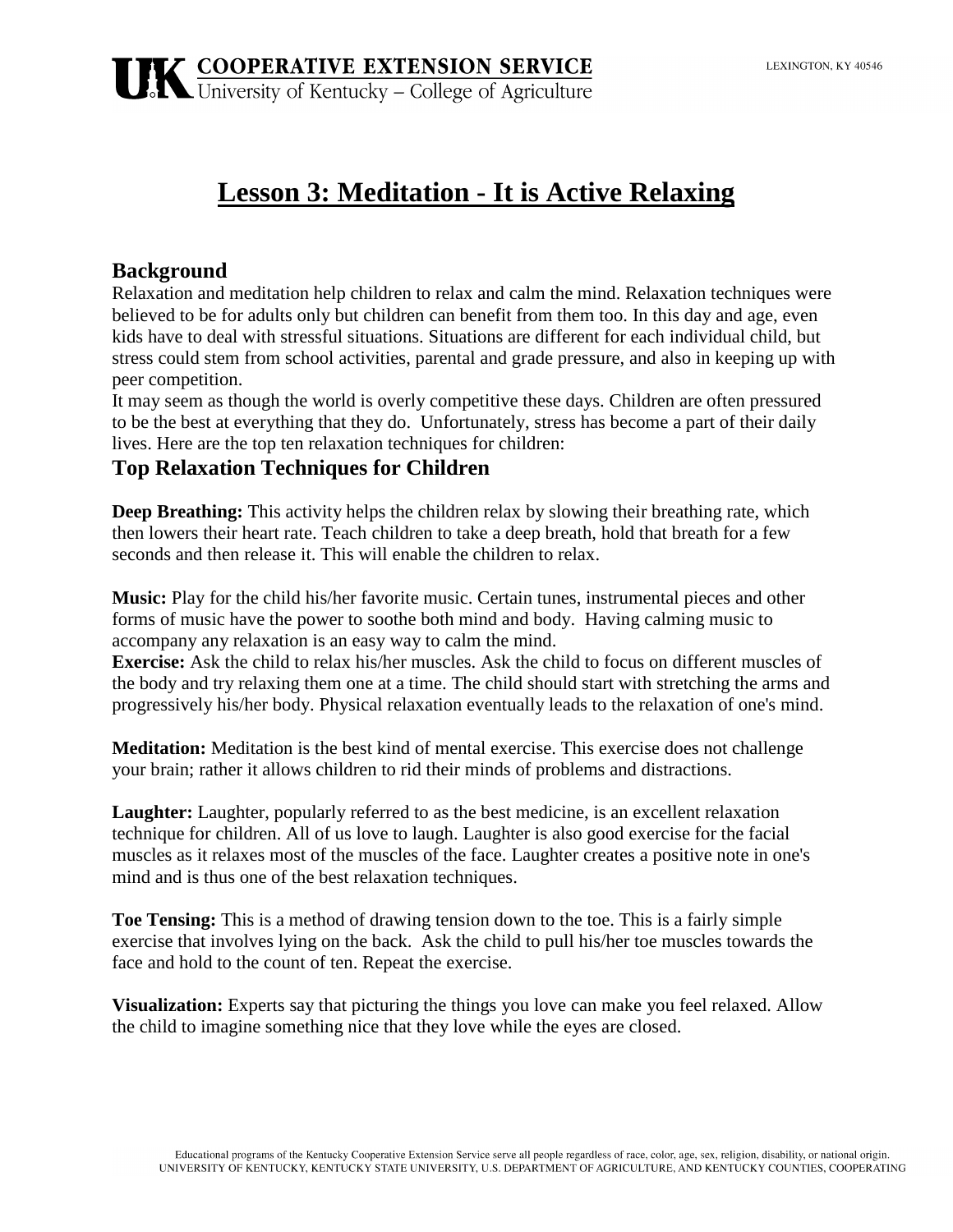#### **What is meditation?**

The term *meditation* means activities that work to increase quietness and physical relaxation, to improve how we handle things such as stress, or to cope with feelings or thoughts. Most types of meditation have four elements in common:

- **1. A quiet location.** Meditation is usually practiced in a quiet place with as few disruptions as possible. This can be particularly helpful for beginners but it may also be hard to find. Do your best to find a quiet place.
- **2. A specific, comfortable posture.** Depending on the type of meditation being done, meditation can be done while sitting, lying down, standing, walking, or in other positions, even dancing.
- **3. A focus of attention.** Focusing one's attention is usually a part of meditation. For example, you may focus on words, an object, your steps, or breathe.
- **4. An open attitude.** Having an open attitude during meditation means letting distractions come and go. The key is to realize there is a distraction and try to focus again.

Meditation can be designed for toddlers, preschoolers, school age kids - everyone! It is important is that position, place and meditations are modified to suit the age and abilities of the children.

Children are ready for meditation when they are able to follow directions, have control of their movements, and can control breathing at the same time. Within each age group there are challenges in getting the children to relax, but once the children have learned the technique, much like breathing techniques, they can do it almost anywhere at any time.

### **Here are 6 keys to leading a meditation:**

1. Learning even, regular breathing gives instant stress relief on a moment's notice. The regular, even breathing can calm the physical body.

2. Following directions within a meditation develops memory. The more you are at ease with the meditation the easier it is to focus.

3. Longer meditations give the body and mind time to relax.

4. If you have an overly active group of children, a dance meditation or walking meditation

usually will work to calm them down. You do not HAVE to be still all of the time.

5. Meditation is non-competitive – children can relax and work to their own ability.

6. Meditation can be done individually or in a group setting. It is important for children to realize that they can do this on their own, too.

#### **The following meditations are in this lesson:**

#### **Movement Meditations**

Walking meditation Dancing meditation

#### **Guided Meditations**

Guided meditation on being compassionate Guided meditation on sharing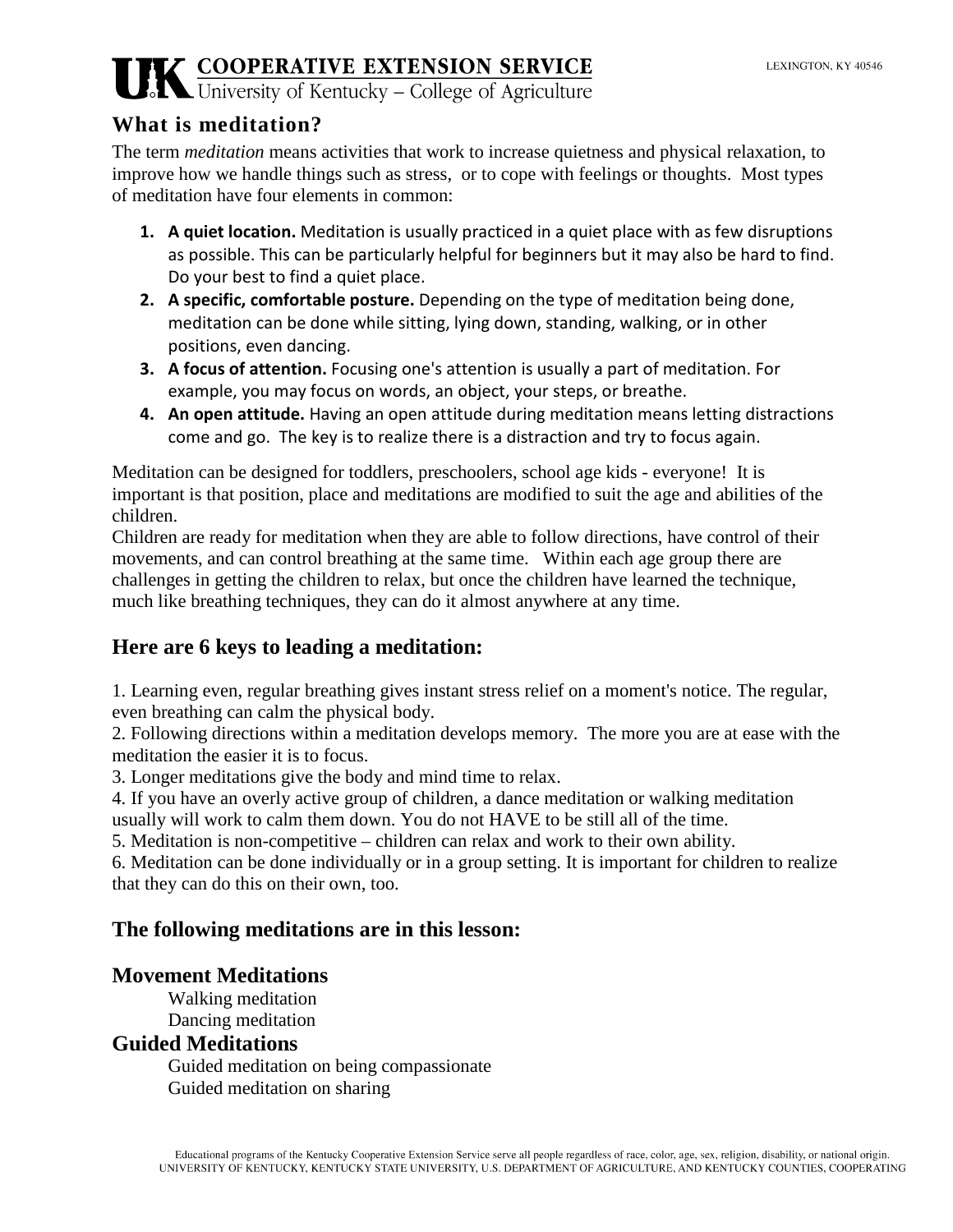#### **CD Meditation**

Indigo Dreams

You may use one or several meditations throughout the lesson.

**??** Do any of you ever feel stressed or angry?

Today we are going to learn another way to help get rid of those types of feelings. Remember last week we talked about the importance of breathing. **??** Did any of you practice deep breathing during the week?

**??** What are some of the ways that we relax?

• *List and write on white board / flip chart*

Another way that we can help ourselves relax is through meditation.

**??** Have any of you ever heard of meditation?

• if they have ask what they think that it is

Meditation is another way for us to relax and calm our bodies. Today we are going to try to meditate.

#### **Walking meditation**

*Time: 10 to 30 minutes*

- Before you set out on the walk, check to see that no one is thirsty or hungry as these can be distractions to the meditation.
	- o *If everyone carries a small water bottle and they have had a snack - all needs should be met for the walk. You may want to bring a bag with items such as tissues, band -aids, and other "emergency" items. Don't forget the sunscreen, maybe hats with brims and dress appropriately for the weather*.
- Begin by picking a path or trail your group already knows so everyone can concentrate on the walking.
- The group can be in single file or bunched together, but you will need to be the leader so that you are able to set the pace for the walk.
- Once you start, walk at a slow pace for half a minute to warm up the muscles.
- Remind your group that today you are learning a walking meditation.
- The first part of the walk is learning to coordinate breathing with the walking rhythm.

*Here's how to explain:*

Take 2 walking steps for every breath in. And, take 2 walking steps for every breath out. Let arms swing at your side. Your body should want to do that naturally.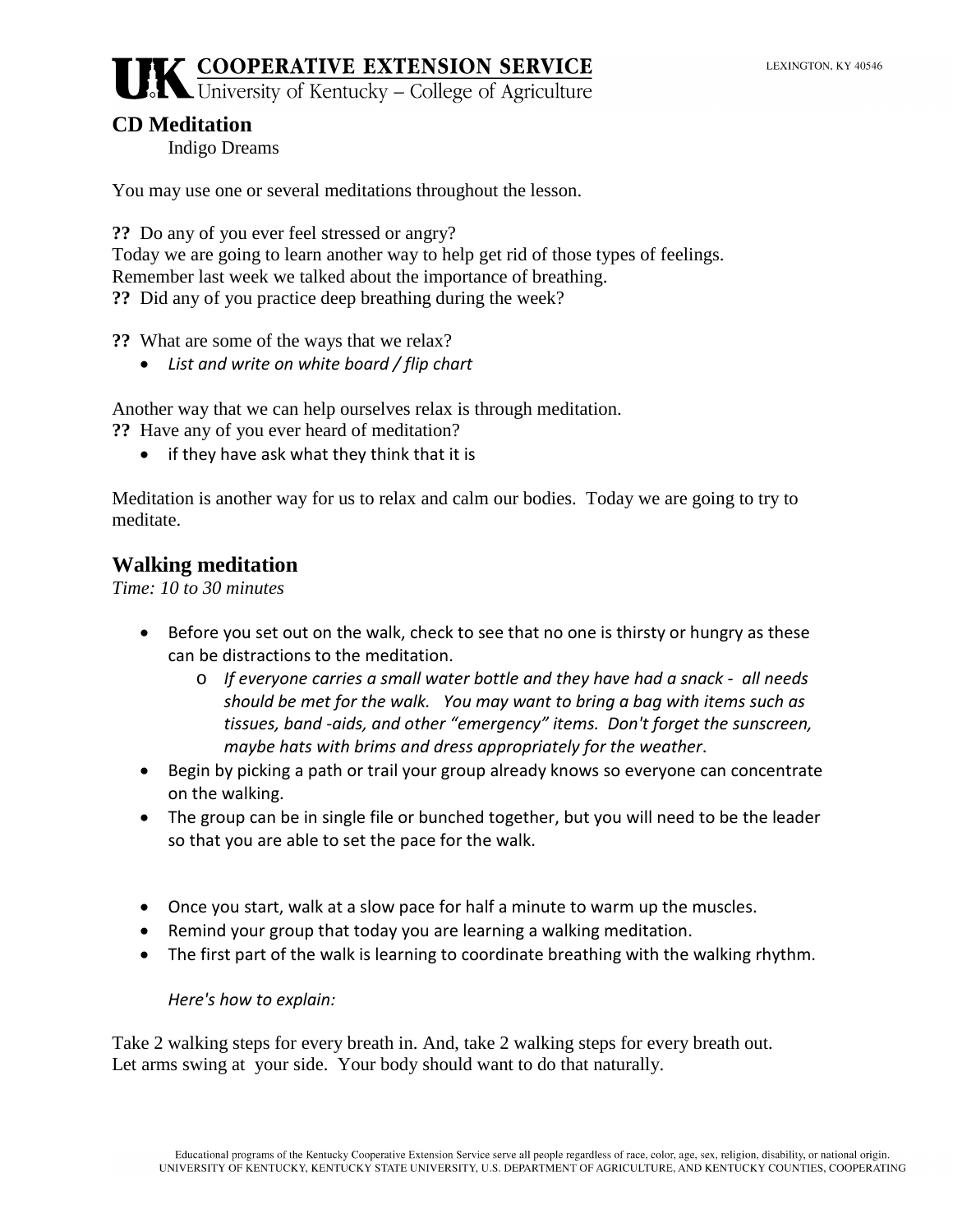- Tell the children you are now doing the first 2 parts of walking meditation: the breathing and the arms swinging.
- Practice this pattern of regulated breathing with arms swinging in opposition for 5 minutes or more while the group remains silent and concentrates on making the walk second nature.
- For the next part of the walking meditation, the rhythmic breathing/walking pattern should not stop; in fact it should not stop for the entire rest of the walk.
- The children need to keep with the pace that you set.
- **??** Ask the children to start thinking about how to show family and friends at home and school that they love them.
- **??** Ask the kids to think and plan one way they can do a helpful task after the meditation.
- Ask the kids to use the rest of the walk for quiet time

If you have a Walking Meditation with a younger group of children:

- Gear the walking meditation to learning how to swing arms forward and back in opposition to the walking pattern.
- **??** Ask the kids to think of ways to share nicely with other children.
- Leave out the directions for regular breathing.
- Finish the walking meditation by sitting down in a circle and giving each person a turn to tell the group how they thought that they could share nicely with others.

#### **Dance Meditation**

*Time:*

- *10 minutes for stretching exercises*
- *5-10 minutes for dancing*
- *5-10 minutes for quiet meditation*

Dance Meditation combines the fun of dancing with a time for rest, relaxation, and quiet time to think about and let go of stress.

The 3 parts to the dance meditation are as follows:

- Stretching Exercises
- Dancing
- Quiet Meditation Time
- You'll need space to move around, such as a large room, or the center of a room with furniture pushed to the sides, or if the weather is nice - go outdoors.
- Have your piece of music set up and ready to play as you begin your stretching exercises and continuing for the dancing.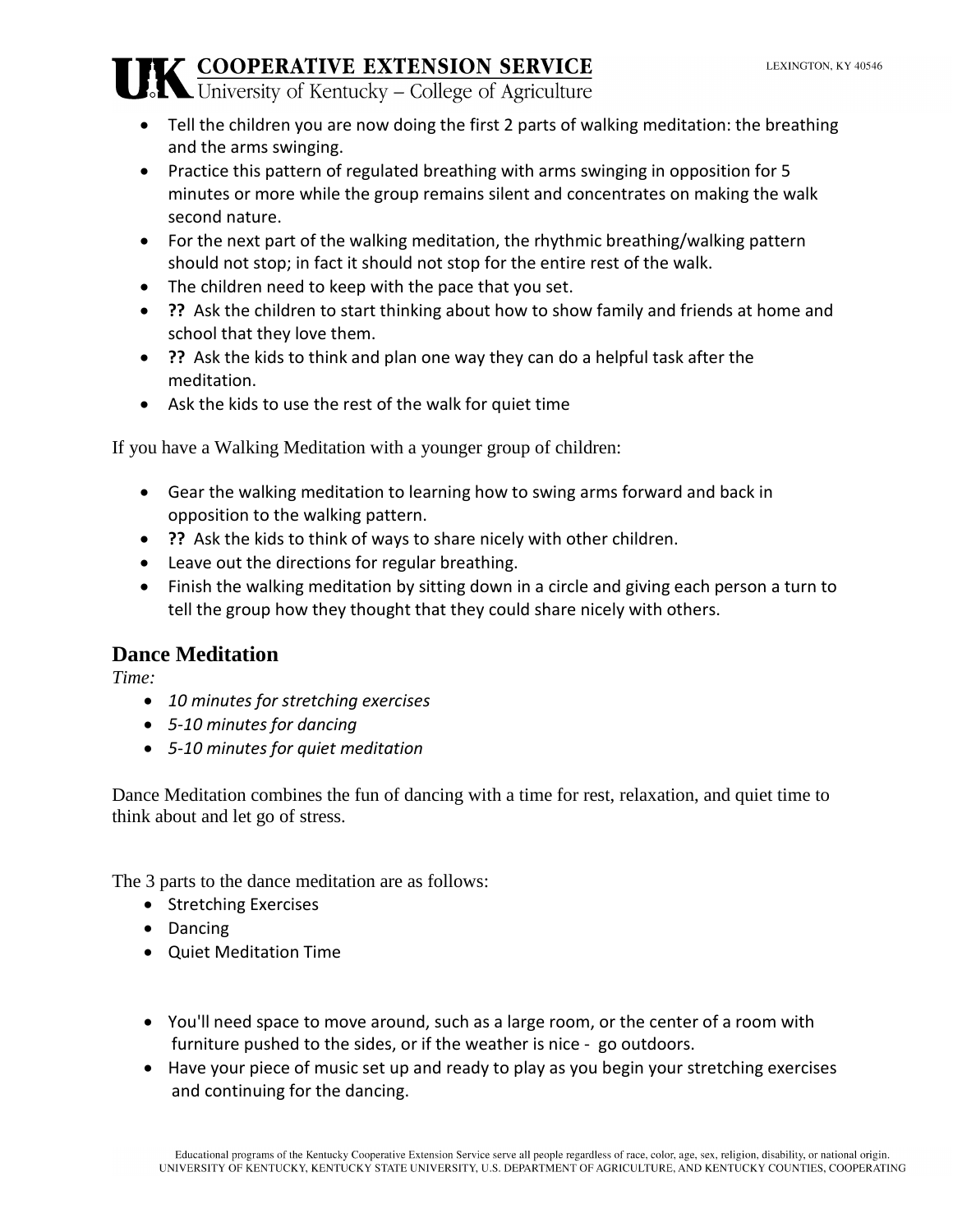• Turn music off during the quiet meditation or switch CDs to relaxation music.

#### *Part I.*

#### *Stretching Exercises*

The stretching exercises are important to do before dancing in order to warm up the muscles before dancing!

- *1. Sitting cross-legged on the floor*
	- Backs straight to begin, hands resting on knees, eyes looking forward.
	- Gently round back letting head fall towards lap, the natural weight of body and gravity stretching the spine.
	- Gently return to upright position by unfolding from base of spine to top of head, eyes looking forward again.
- *2. Still sitting cross-legged*
	- Backs straight, gently and very slowly twist upper body above waist from side to side.
	- Arms extended to sides, head following direction of the back arm.
	- Come back to center position.
- *3. Now, extend arms overhead*
	- Stretch one arm higher and then stretch the other arm higher.
	- Alternate reaching up 4 times with each arm.
- 4. *Still sitting but with legs straddled* (opened wide)
	- Legs should be stretched but not tightened.
	- Backs up tall and straight to begin.
	- Turn body to face one leg.
	- Reach down to hold onto leg and with both hands and gently lean towards the leg, letting the weight of gravity help with the stretch.
	- Repeat with turn and lean towards the other leg.
- *5. Now Standing*
	- Stand with legs slightly apart for balance.
	- Swing both arms alongside the body going front and back.
	- Reach both arms as high as possible towards the sky.
	- Finally rest arms at each side while standing straight.

#### *Part 2 - Dancing and Moving*

Now it's time to dance!

- You can use any kind of music you like.
- Ask the children to feel the rhythm and beat as they move.
- As the music goes faster or slower, try to match movements to it.
- Play various types of music and at various speeds.

#### *Part III. - Quiet Time Meditation*

At the end of your dance meditation is a perfect time to relax.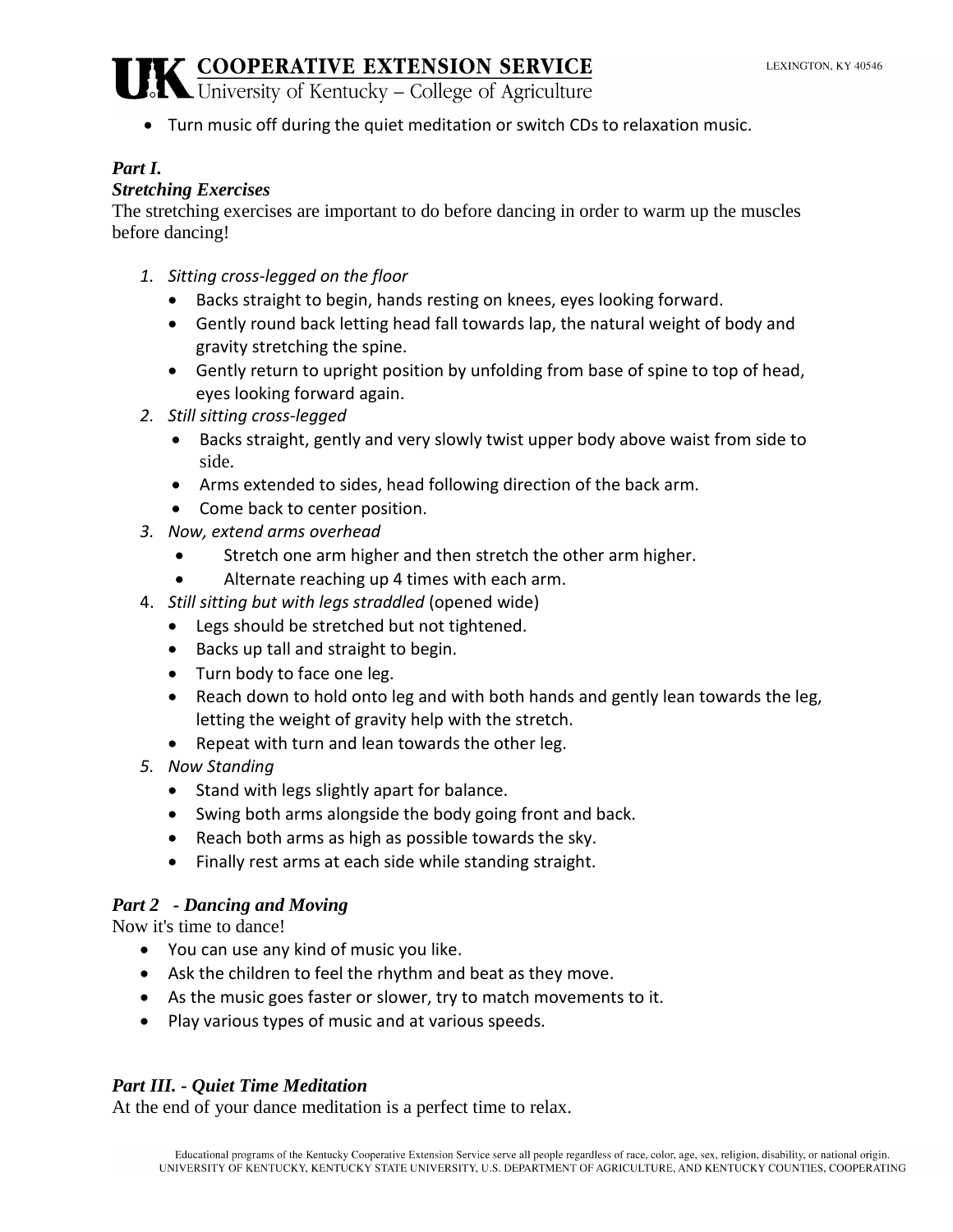To begin, lie on your back or sit in a comfortable position.

- Imagine your body going as limp as a noodle.
- Breathe in count 1 breathe out count 2 and continue on with the even breaths while resting and being very still.
- Ask the children to listen to their own heart beats.
- Ask the children to listen to their own breath.

#### **Guided Meditation on Being Compassionate**

#### *Time: 10 minutes*

Learning how to be compassionate is important, because it is helping other people. Being compassionate is a mixture of seeing someone in need and helping make it better. Some examples are - someone gets a physical injury, or is sad and crying and needs comforting, or needs some protection if being bullied. We all need comforting when we are hurt or sad or need help.

#### *To begin*

- Begin by sitting up straight in your meditation place.
- Now, do a minute of even and natural breathing breathe in 1 count and breathe out 1 count, and repeat this even pattern during the meditation.
- If you are sitting on the floor, fold in your legs and place your folded hands in your lap.
- If you are sitting in a chair, place the soles of your feet on the floor and place your hands in your lap.

#### *Say this following in a slow manner:*

Close your eyes and imagine yourself walking on the playground. Just ahead you see a girl you know named Mary who tripped and fell while she was playing soccer. You go over to her to see if she needs any help. You notice she scraped her knee and it is bleeding a little. You take a tissue out of your pocket and offer it to Mary, so she can hold it on her scrape for a minute to stop any bleeding. You also sit down with her and talk with her for a few minutes. After a little while, you walk with her over to her mother and carry her soccer ball too. You walk with Mary over to her mom. She thanks you and asks if next time you would play soccer with her.

- Allow a few minutes of deep breathing
- **??** When was a time when you helped out someone who was hurt or sad?
- Allow a few more deep breaths.
- Ask everyone to slowly open their eyes.
- Have everyone share with the group a time that he or she helped out a friend.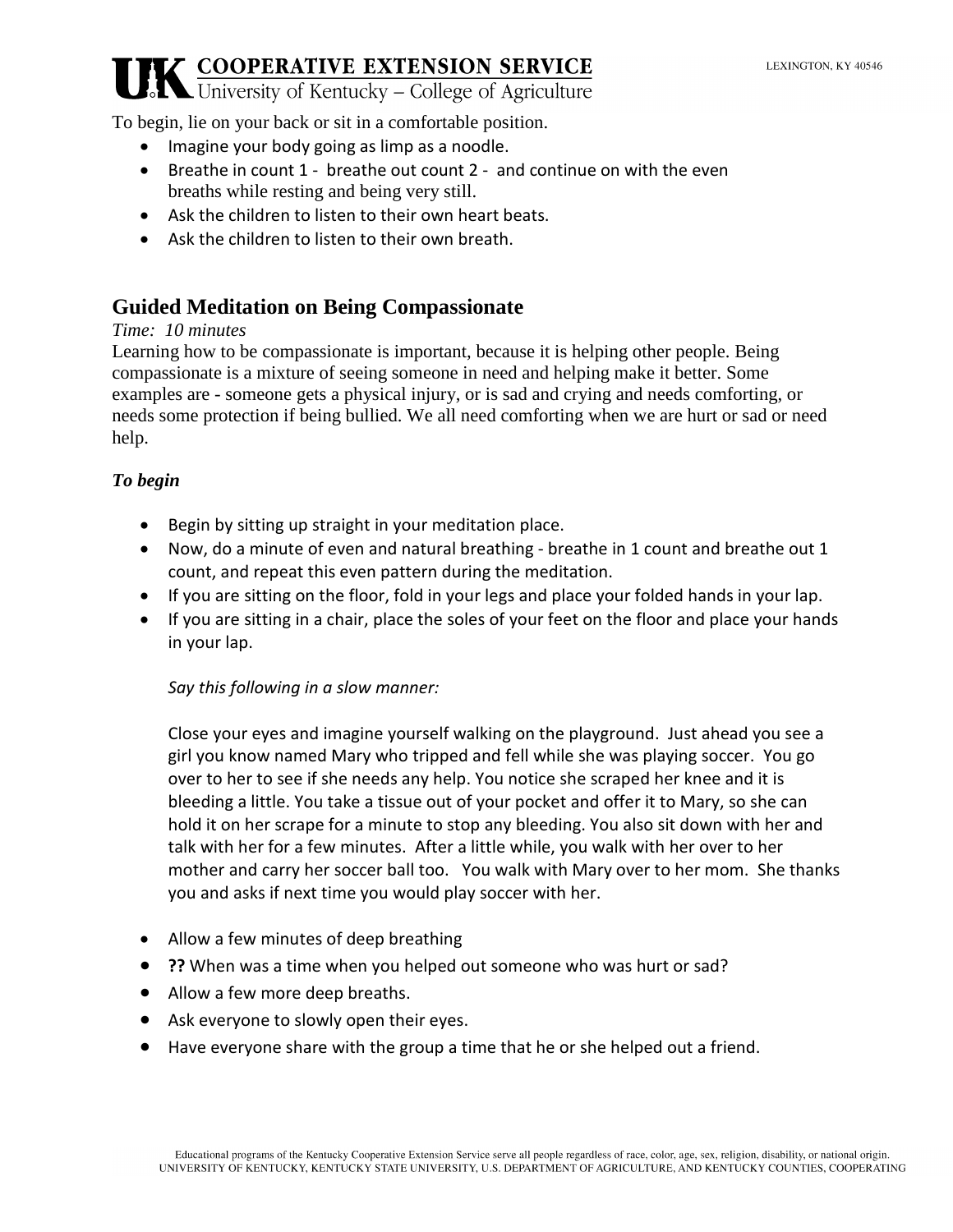#### **Guided Meditation about Sharing**

From earliest times people have always shared with each other. Each person, parents and children, did their part for their family and community. For example, some people were hunters and brought meat or fish to the family and community. And some people were gatherers and collecting nuts, seeds, berries and other plant material to take home and share all around. It is still important that we share today even though we may not be hunters and gatherers!

Let's think about how we can share more with our families and friends.

#### *To begin*

- Start in a comfortable position
- Begin by doing even and natural breathing like this breathe in 1 count and breathe out 1 count, and repeat this even pattern while sitting still and thinking.
- You don't need to say the numbers during the meditation. Just keep up the even rhythm of breathing.
- Regular breathing like this calms your mind and body and allows you to turn your thoughts to the meditation.

*Say this following in a slow manner:*

- Imagine that you are having a party at school. All the kids are going to be bringing something to eat and share with the class. Think about your favorite food and how it is made. It should be something you really enjoy so you know for sure that the rest of the class will like it too. At the same time, remember that you will have a chance to eat other foods that your friends are bringing. So in this way, all the kids are sharing what they have with each other. One of the benefits is that you will have something new to try with and enjoy that maybe you have not had before - and you get to share your favorite food too!.
- Allow a few minutes of even, natural breathing.
- **??** Think about a time when you have shared something of yours with another person. How did it feel? Think about a time when you did not share something and you could have? How did that feel? Let us take a few moments to think about how good it feels to share.
- Allow a few moments of quiet breathing.
- To finish your meditation take a deep breath and let it out.
- Open your eyes.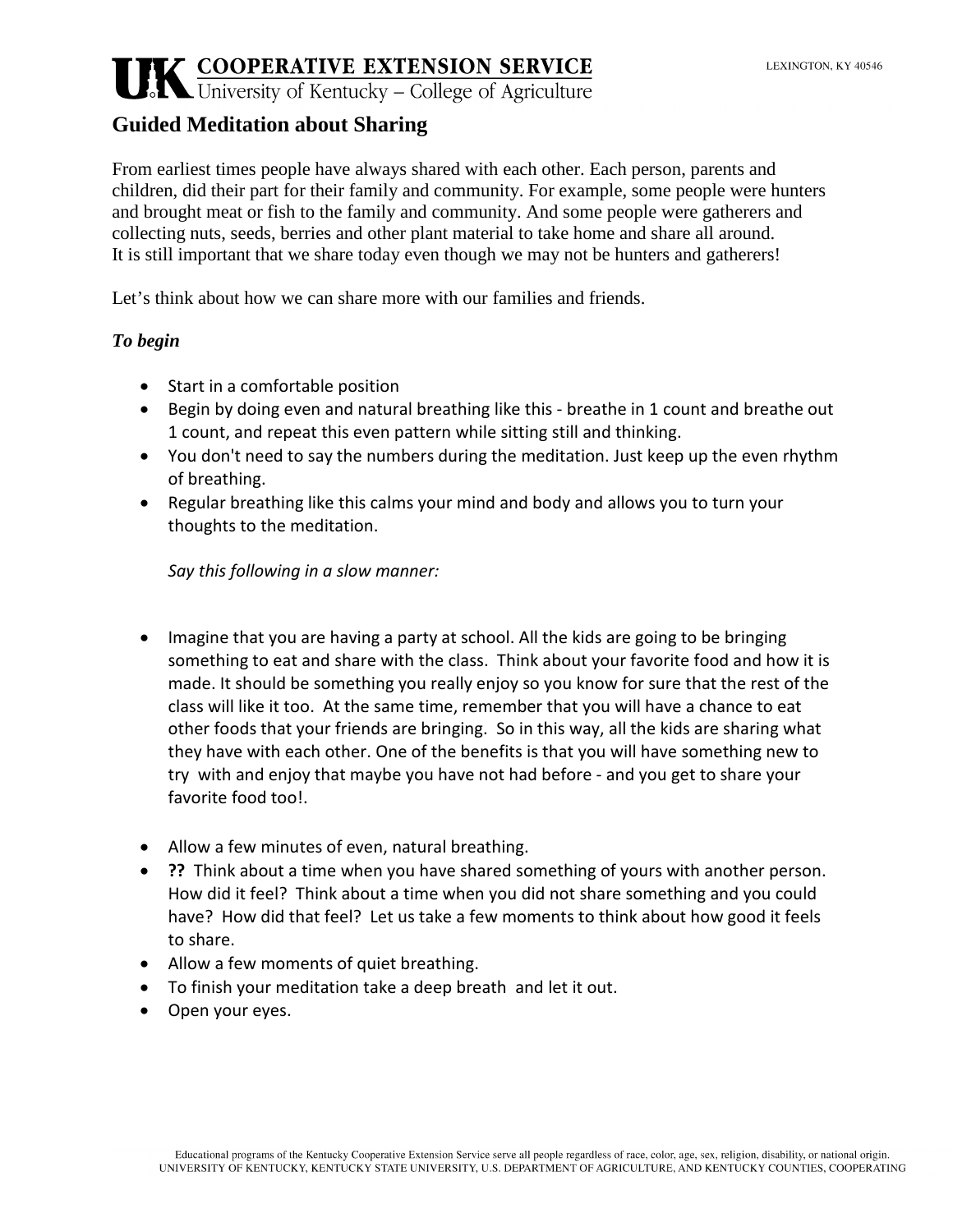#### *Indigo Dreams* **by Lori Lite**

This CD is optional – it contains four guided meditations.

- These guided meditations are designed to decreased stress and raise self awareness
- Different age groups for different CDs
- Ages  $4 9$  and ages  $6 12$

#### **Reference**

Kramer, Susan. *Meditation for All Kids*. CIP, Netherlands. 2007.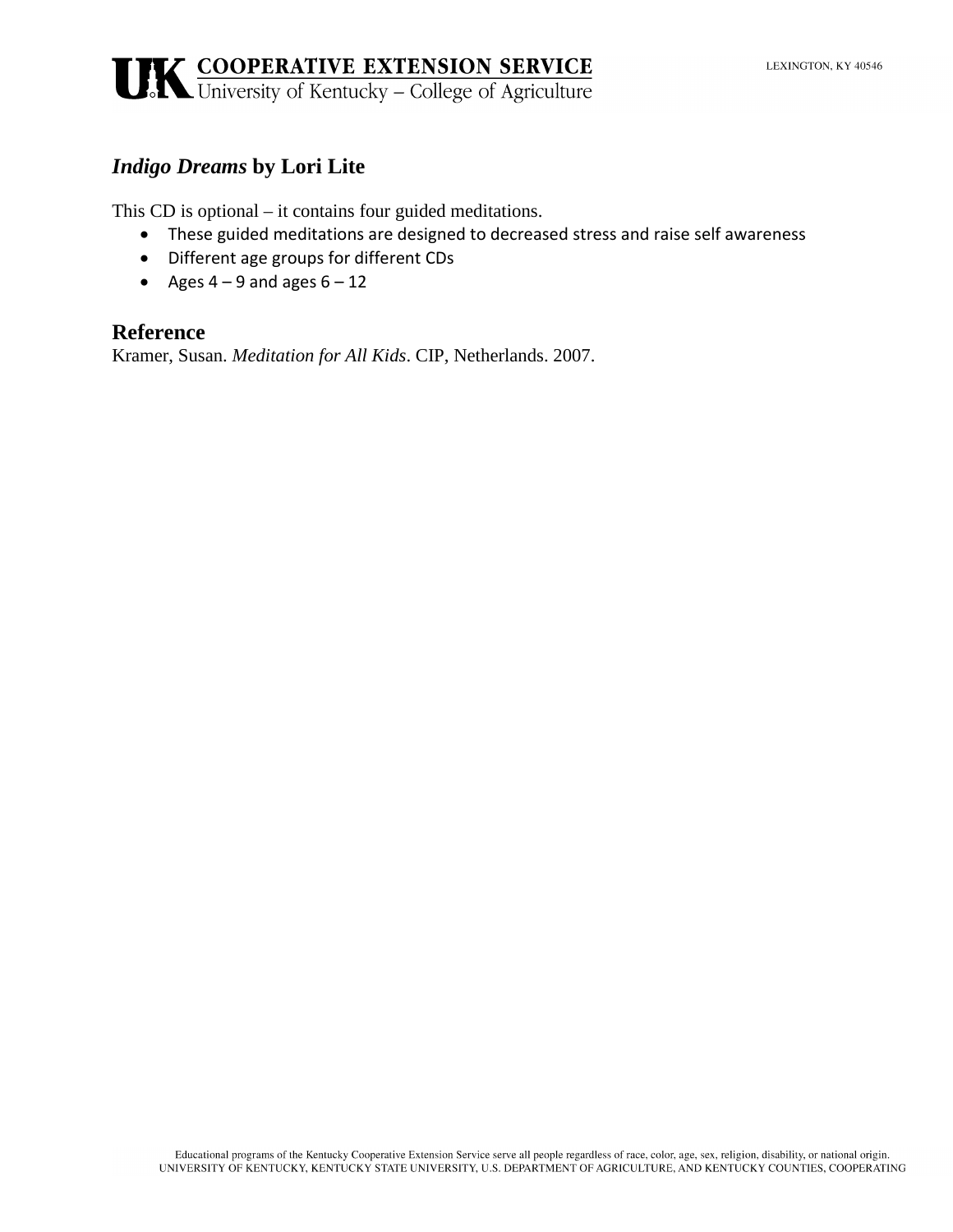



#### **Lesson 4: Combining Stretching, Controlled Breathing, and Meditation!**

#### **Objectives:**

This lesson will focus on the combination of stretches, breathing, and meditation through different positions of the body that the participants will learn.

#### **At the end of the lesson participants will be able to answer the following questions:**

- What are some of the benefits to combining stretching, breathing, and meditation?
- What are some of the positions that provide a good stretch and time for breathing and meditation?

#### **Key Teaching Points:**

- The combination of stretching, breathing and meditation can help children handle the stresses that they encounter.
- Many of the positions used in the lesson are from nature which can help children connect with the world around them.
- There are many different positions that combine stretching, breathing, breathing and meditation.

#### **Lesson Preparation Suggestions:**

- Read through the lesson.
- Practice talking through and actually doing the positions.
- Create a "position" on your own before the class starts.

#### **Materials needed:**

- CD Players
- Soft Music
- Towel to lay on (optional)





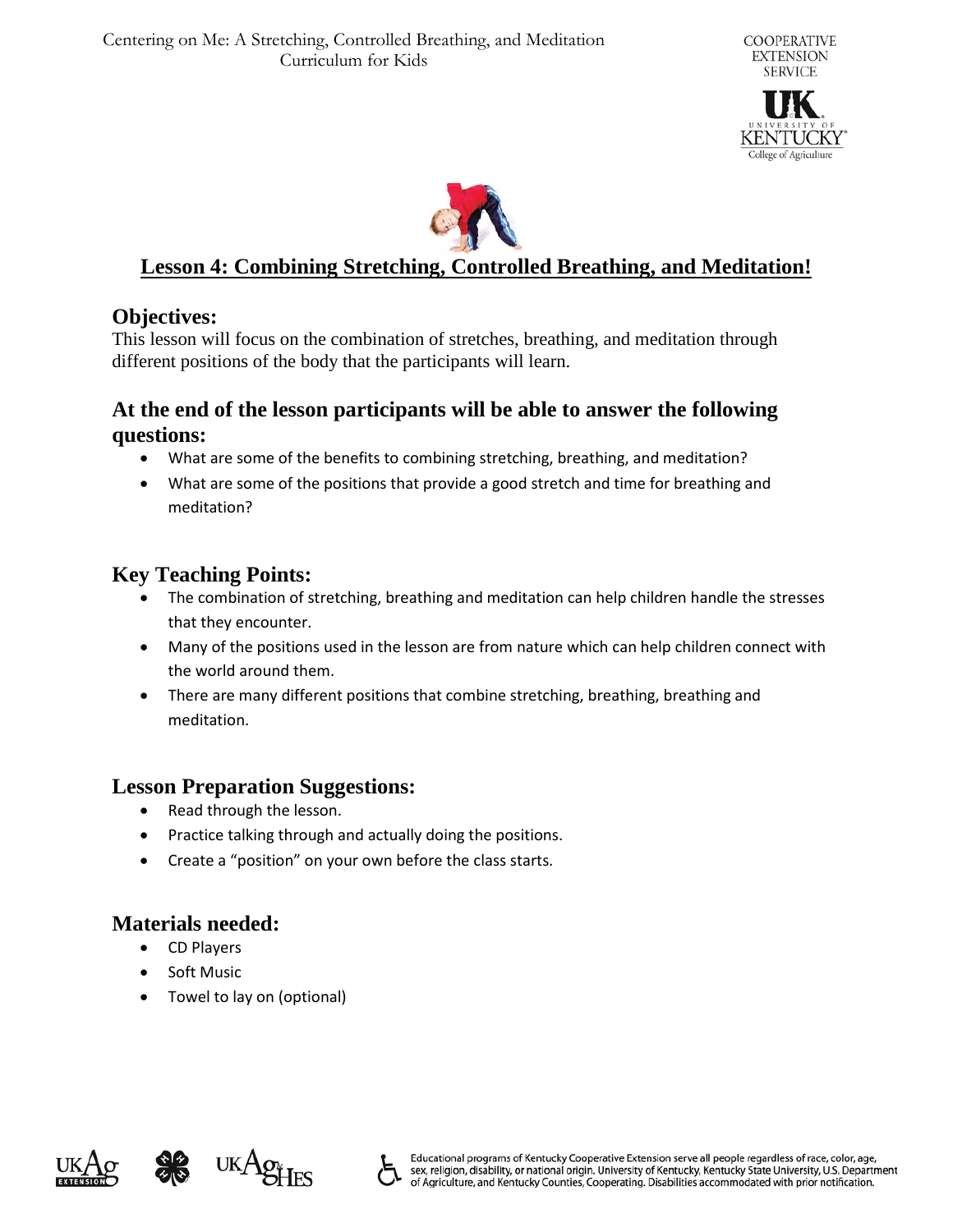### Lesson 4: Combining Stretching, Breathing, and Meditation

#### **Background**

When we put stretching, breathing, and mediation all together, kids can benefit in a lot of different ways. This combination is also a lot of fun! Children can learn to stretch, breathe deeply, relax and concentrate and it helps to develop correct posture, body awareness and selfconfidence.

Children live in a hurry-up world of [busy parents,](http://www.yogajournal.com/lifestyle/440) school pressures, incessant lessons, video games, malls, and competitive sports. We usually don't think of these stimuli as being stressful for our kids but they can be. Research has shown that stretching breathing and concentrating can help counter these pressures that they feel. Physically, this type of lesson helps their flexibility, strength, coordination, and [body awareness.](http://www.yogajournal.com/lifestyle/2857) In addition, their concentration and sense of calmness and relaxation improves.

By having children use animals and plants as inspiration—such as stance of a cow, the grace of a swan, the grounded stature of a tree, they can connect with the world around them. When they pretend that they are a lion for example, they can experience the power and behavior of the lion. The physical movements introduce kids to different ways to express themselves.

As they perform the various animal and nature poses – encourage them to deepen their awareness of that item's purpose in nature. When they stretch like a dog, balance like a flamingo, or stand strong and tall like a tree, they are making a connection between environment and their bodies.

#### **Guidelines for this lesson**

- 1. Children under 6 can do up to 1 minute / exercise. The total time for the activity can be up to 15 minutes. You may lose them if it is much longer.
- 2. Children 6 and above can do up to 1 1/2 minutes / exercise and the kids activity can last up to 25 minutes.
- 3. Encourage the child to do the position correctly, along with the breathing, but don't force them into the position. Add lots of verbal encouragement.
- 4. Take frequent little breaks in between, during which encourage quiet and concentration but relaxation as well.
- 5. Always demonstrate the posture or exercise, rather than try to just explain it.
- 6. Encourage the children to practice with their eyes closed when appropriate. This will keep them from trying to watch others and allow them to concentrate on themselves. Plus, it may add a little challenge.
- 7. Remember even kids need to warm-up before doing stretching.
- 8. Never compare the children with each other.
- 9. Always remind the children to breathe.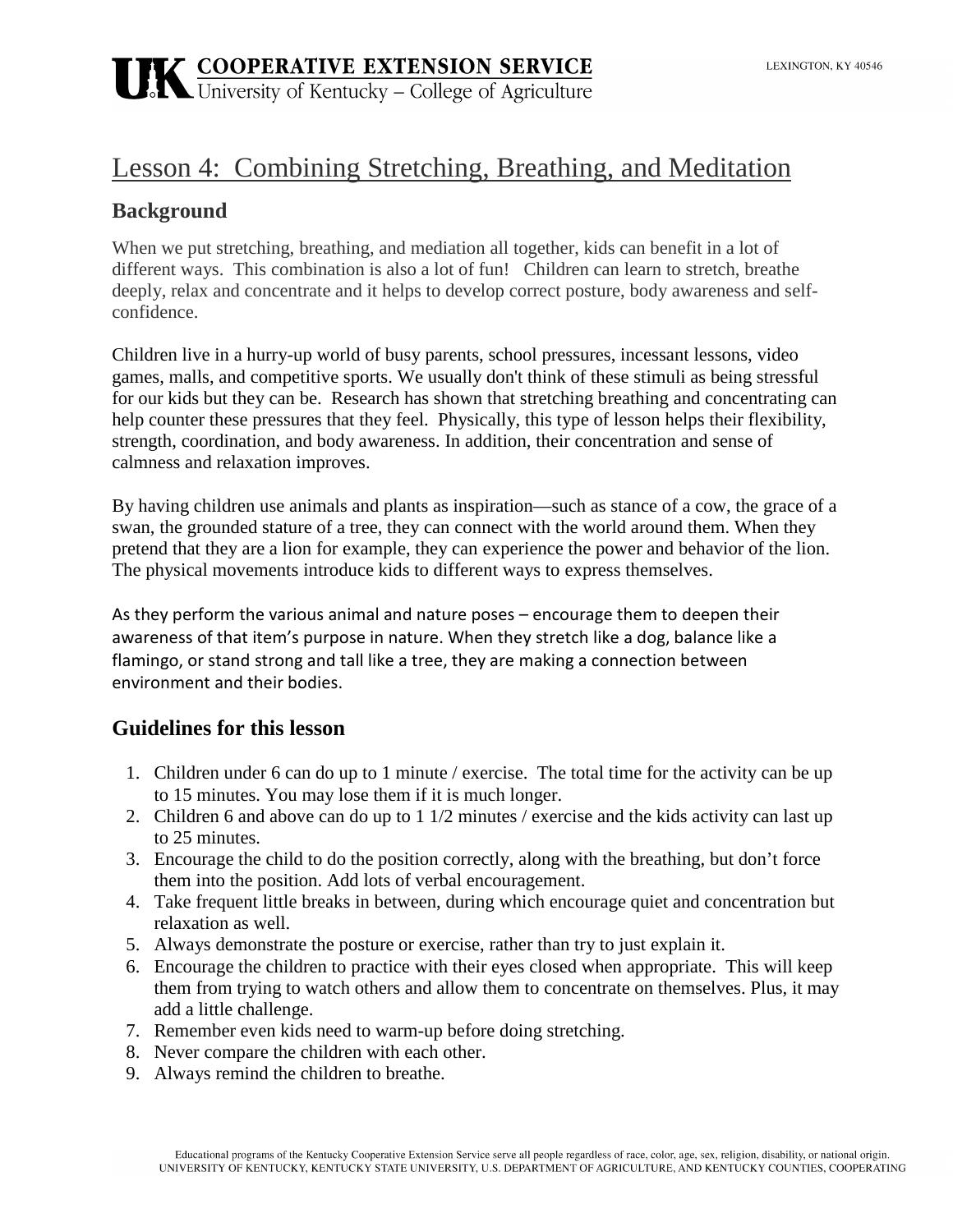#### **When we stretch, breathe, and meditate at the same time we are strengthen not only our bodies but we calm our minds as well.**

When we combine stretching, breathing and meditation, we will become more aware of our bodies and our minds. We will also use our imagination.

Today we will be talking about how we can pose like a dog, or a snake, or tree and we can imagine what it is like to be that thing. There will be times today when you will be asked to hold a position and you will have to be very still to be able to do that.

#### **Warm Up**

Let's start by warming up our bodies – 5 minutes of warm up

**Option 1** – If the weather is nice, go outside for a five minute walk - use the breathing exercise while walking.

**Option 2** – Warm up in the classroom with small routine that they will do in place.

#### **Beginning Stretching, Breathing, and Meditation**

Spread out in the room We will start in a sitting position:

- Backs are up straight
- Hold your hands in your lap
- Close your eyes
- Begin to breathe in and out easily and evenly
- To yourself, silently count each breath in as one count and each breath out as one count
- Do 10 sets of even breathing (until you reach count 20) then just continue to breathe evenly

Next, keeping your eyes closed, I want you to think about your family and your friends. Think about something that you enjoyed doing with you family this week.

- **??** Can you picture it in your head?
- **??** What was your favorite part?

Next, think about something that made you upset this week.

- **??** What happened to make you upset?
- **??** What did you do about it?
- **??** Could you have done something different or said something differently??

Take 5 to 10 deep breaths. Open your eyes.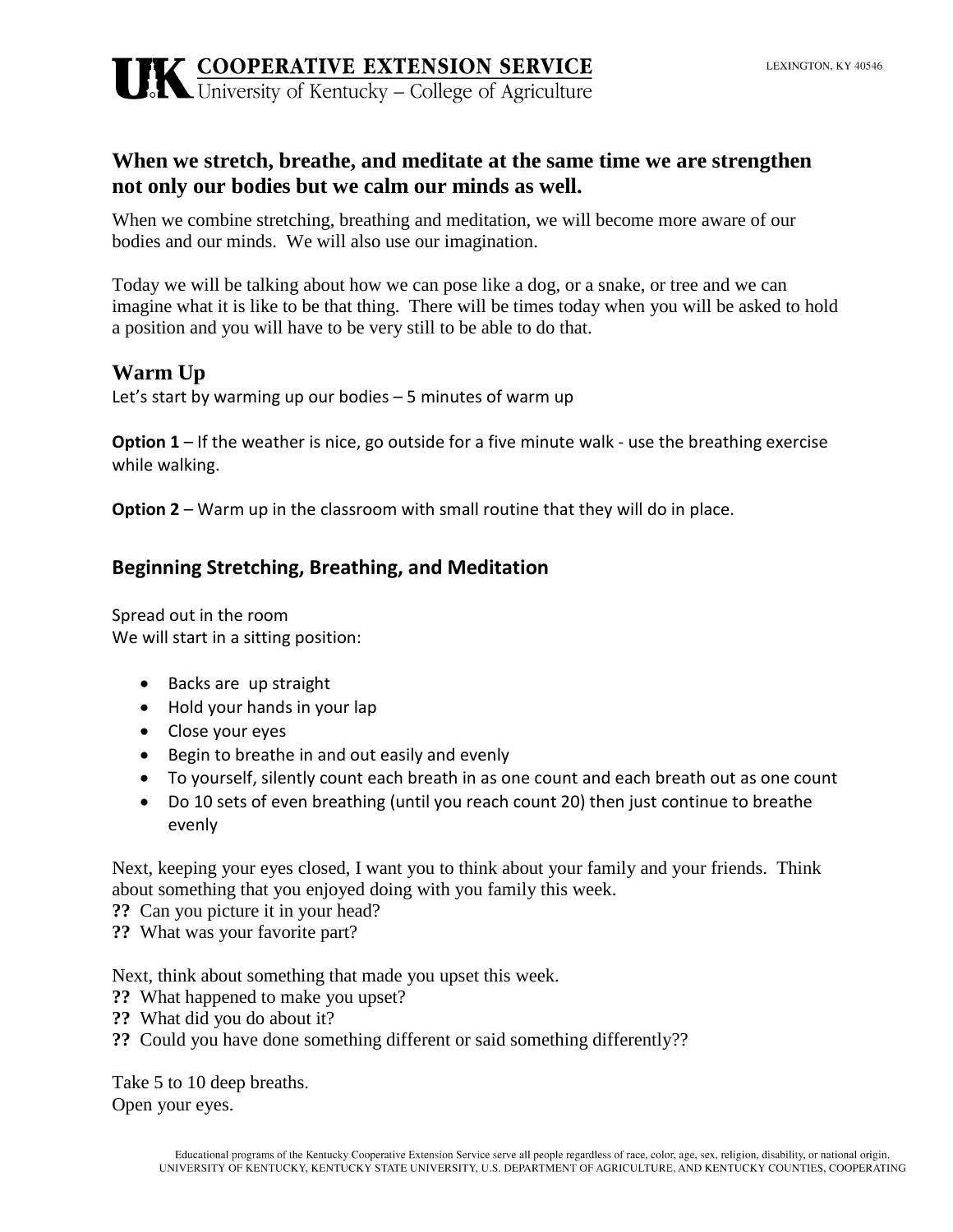#### **Stretching Positions**

Follow through the following positions in order. Talk through what you are doing and allow time for the children to get into the position.

#### **Position #1 - The Leaf**

- Sit with a straight spine
- Soles of feet together
- Hands on ankles
- Take a deep breath in
- As you exhale, gently round spine
- As you inhale, return to sitting straight
- Repeat 3 7 times

#### **Position #2 - The Butterfly**

- Sit with a straight spine
- Soles of feet together
- Hands on ankles
- Gently bounce knees toward floor 10 to 20 times
- Repeat 2-4 times

#### **Position # 3 - The Cricket**

- Sit with a straight spine
- Soles of feet together
- Hands on ankles
- Head and eyes look forward
- Take a deep breath in as the head looks up
- Exhale as the head returns forward
- Inhale and lean right ear to right shoulder
- Exhale and bring the head back straight
- Inhale as you lean the left ear to left shoulder
- Exhale as you straighten the head
- Eyes look forward throughout
- Repeat entire sequence  $4 6$  times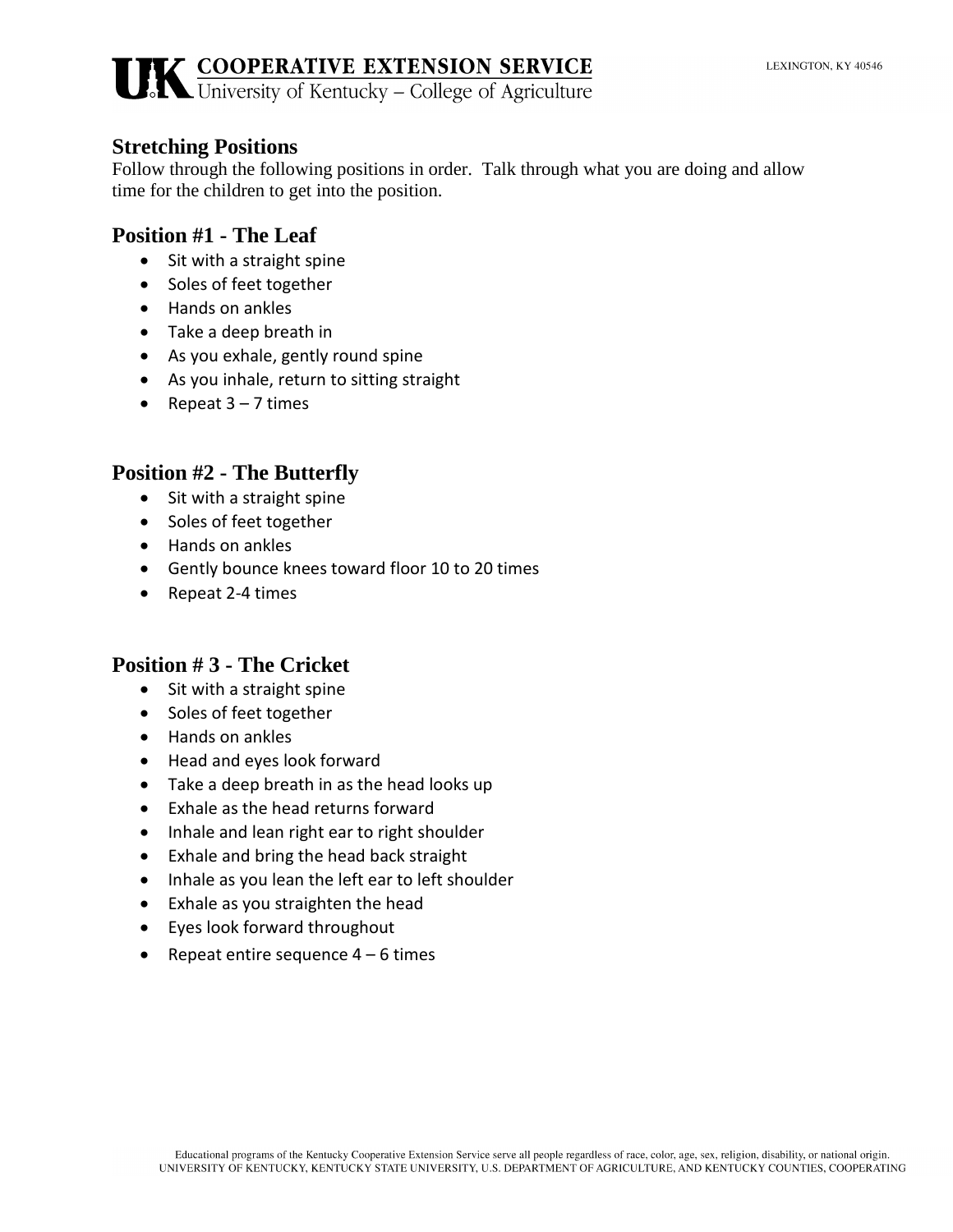#### **Position # 4 - The Baby Bird**

- Sit with a straight spine
- Soles of feet together
- Clasp hands behind lower back (or place hands on floor behind you)
- Pull shoulder blades together slowly
- Take a deep breath in and tilt the head upwards
- Exhale holding the position
- Inhale still holding the position
- Exhale and bring head back to a straight position
- Repeat 5- 8 times

#### **Position # 5 - The Chipmunk**

- Sit cross-legged with arms out to sides
- Gently and slowly
- Inhale twisting upper body right
- Exhale while you come back to center
- Inhale while twisting the body left
- Exhale as the body comes back to center
- Now, stretch arms overhead
- Bend to the right side
- Come back to center
- Bend to the left side
- Come back to center
- Repeat whole segment  $4 6$  times

#### **Position #6 - The Rocker**

- Sit cross-legged with hands placed on floor at sides of body
- Transfer weight side to side (5-8 times)
- Place hands on top of shoulders and transfer weight side to side  $(5 8 \text{ times})$

#### **Position #7 – The Ball**

- Sitting up tall
- Knees up and feet flat on the floor
- Lift feet off of floor
- Balance on tailbone for 10 seconds
- Repeat 4- 6 times
- You can extend time of balance depending on your age group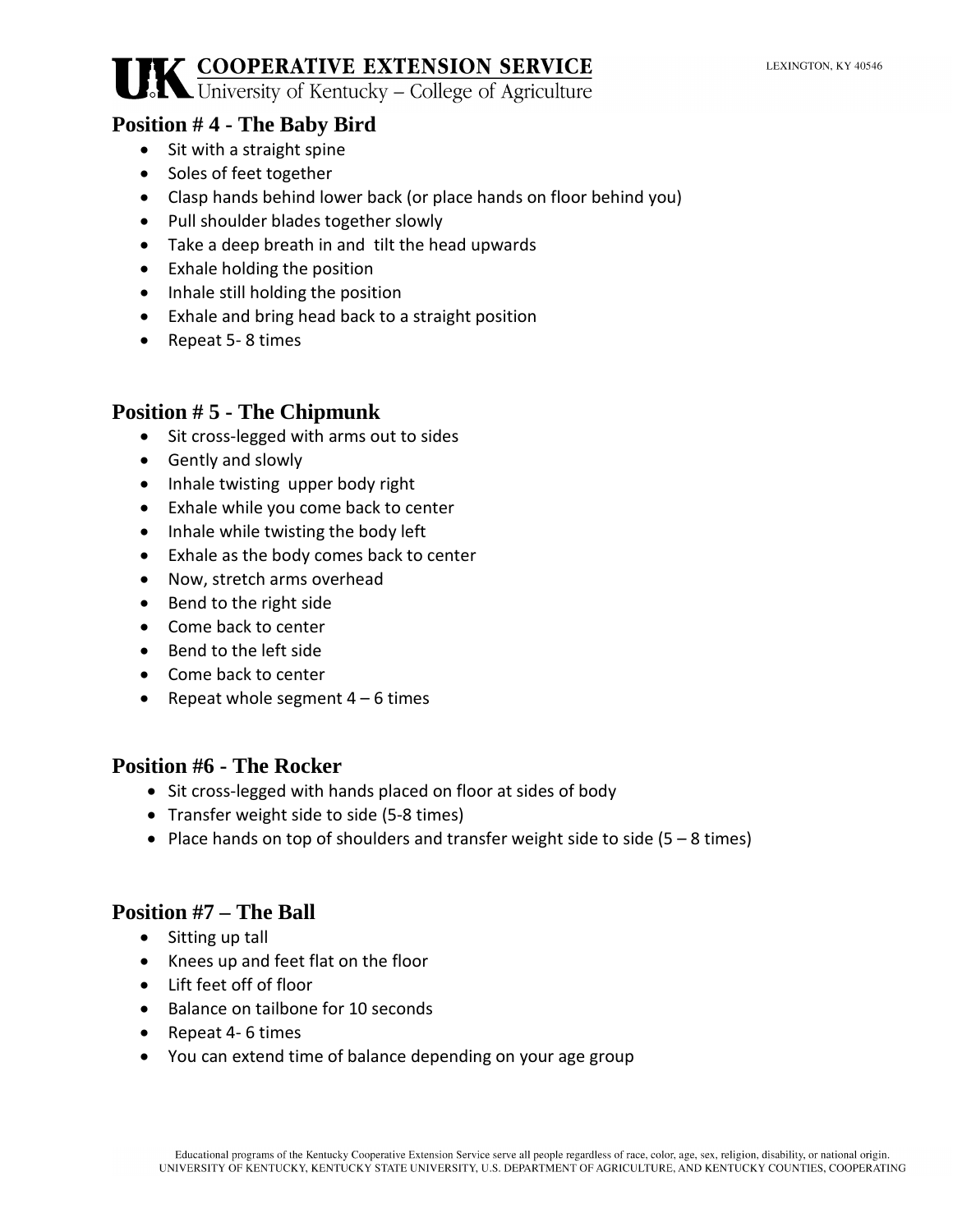#### **Position #8 - The Seal**

- Sit with legs straddled
- Spine held as upright as comfortable
- Turn body to face one leg
- Reach down to hold onto leg with both hands and gently lean toward the leg
- Hold for 4 slow counts
- Slowly rise up
- Repeat to other leg
- Next, sit straight and place palms of hands on floor in front of body for support
- Point and flex feet and ankles in unison (8-12 times)
- Then point one foot while flexing the other foot (8-12 times)

#### **Position # 9 - The Turtle**

- Lie on back, legs touching
- bend knees into the chest
- Arms resting on floor above head
- Keep lower back pressed to floor throughout
- Extend legs towards sky while pointing toes
- Lower legs as far as possible while keeping the lower back on the floor
- Then fold arms and legs in
- Hold about 3 -5 seconds
- Repeat  $3 6$  times

#### **Position #10 – The Starfish**

- Lie on back arms and legs comfortably stretched
- Raise one arm at a time toward ceiling and lower (2-3 each arm)
- Next, lift one leg at a time toward ceiling and lower (2-3 each arm)
- Next, try lifting one arm and the opposite leg at the same time
- Lower both
- Repeat with opposite arm and leg raised and lowered (3-6 times)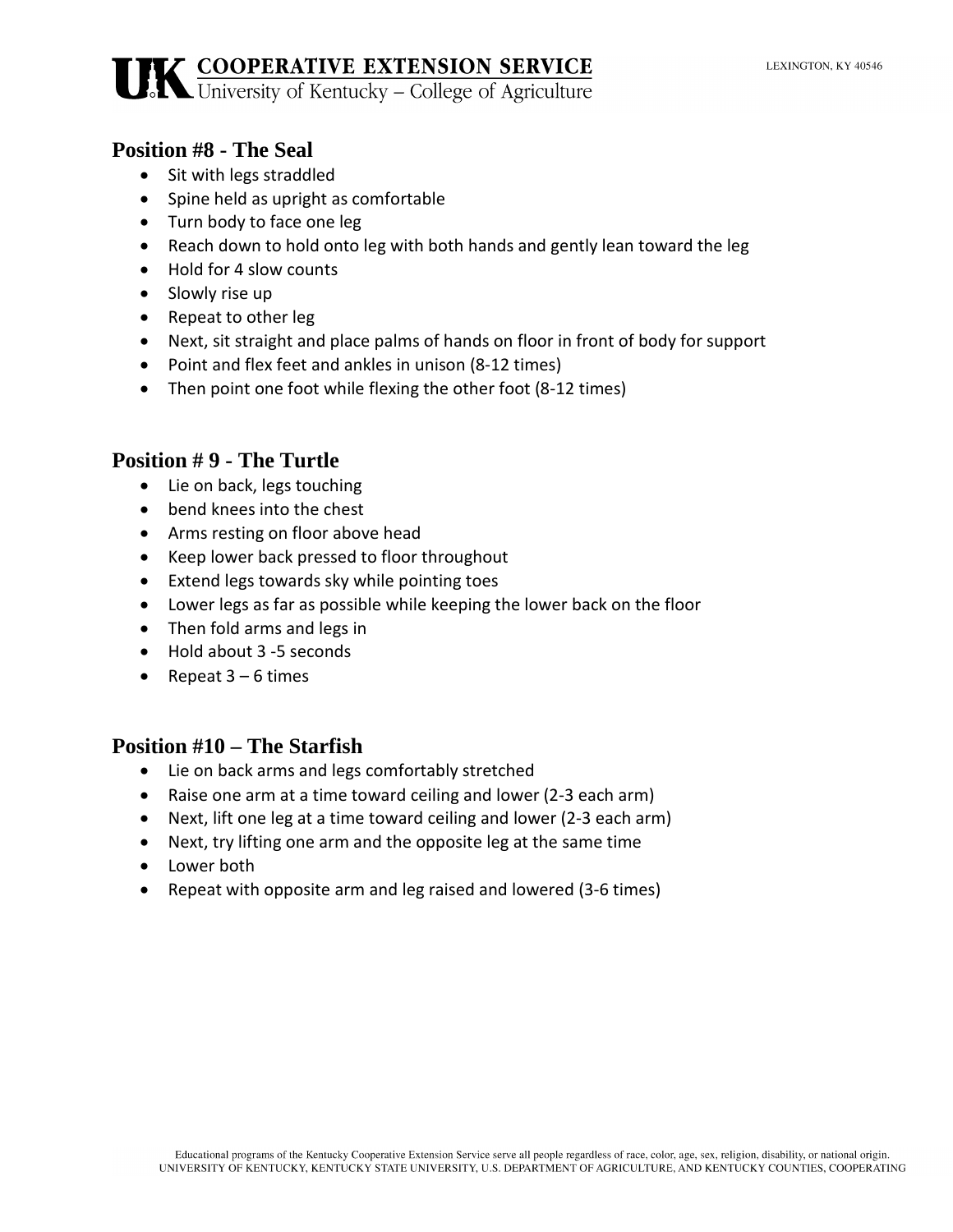#### **Position #11 - Cat/ Cow**

- On hands and knees with a flat back
- Take a deep breath in
- Exhale and let the back arch up toward ceiling (like a cat)
- Eyes are looking down towards floor
- Inhale as you flatten out the back
- Exhale as you let the back slightly slope down
- Eyes look forward and slightly up
- Inhale as you come back to a flat back
- Repeat 4-8 times

#### **Position # 12 – The Mountain**

- Standing with you feet together
- Back straight
- Arms by your side and palms forward
- Take several deep breaths
- Hold position for up to one minute

#### **Position # 13 – The Tree**

- Standing with feet together
- Lift the right leg up off of the ground
- Place foot on left leg right above the ankle
- The right knee should be pointing out
- Balance for 5 10 seconds
- Slowly lower the right leg down
- Repeat with left leg
- Repeat both legs 2- 4 times

#### **Position #14 –The Chair**

- Standing with feet together
- Bring both arms up alongside the ears
- Lower seat down towards floor as if sitting in chair
- Hold 5-8 seconds
- Straighten up to starting position
- Repeat 4- 8 times